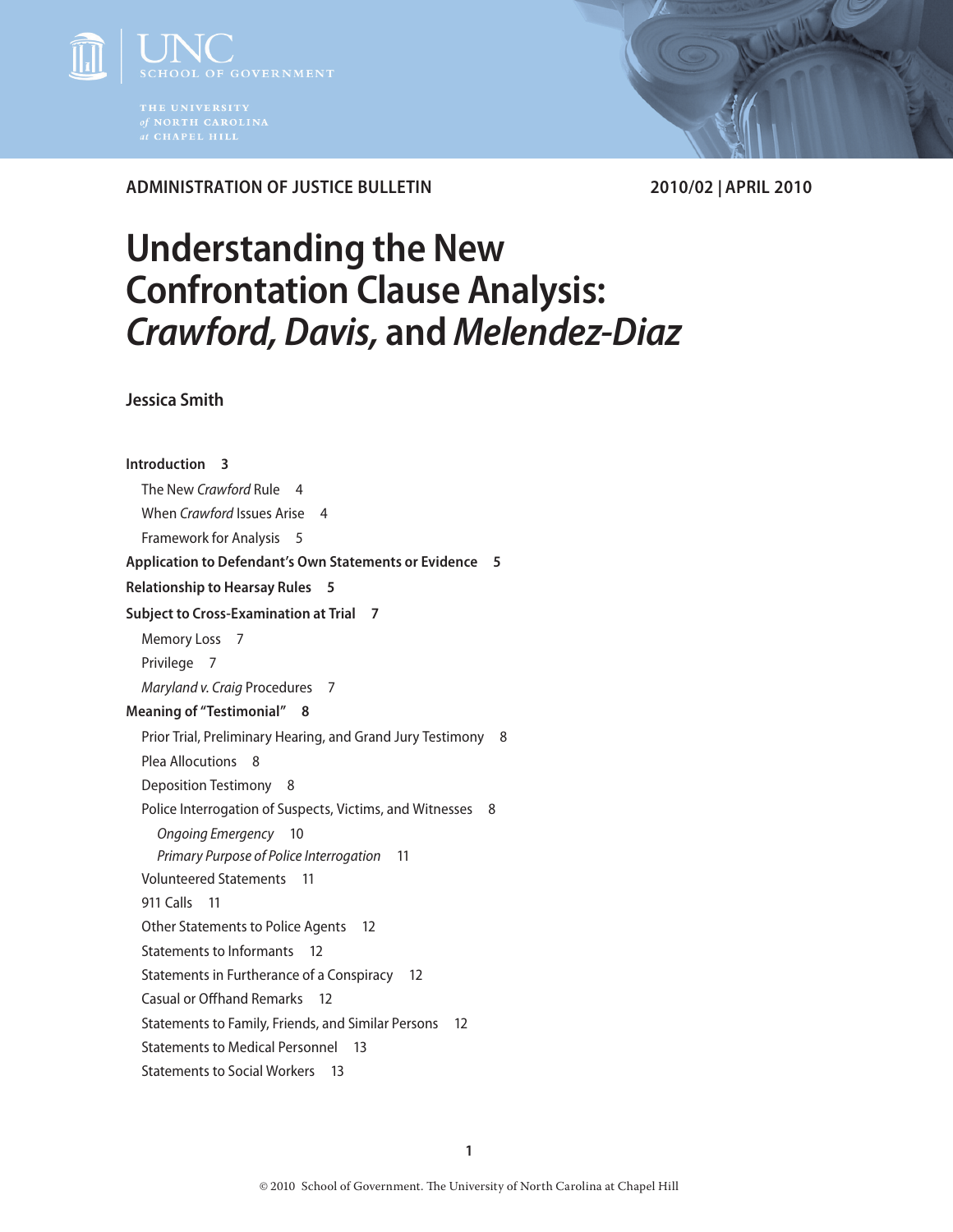[Forensic Reports](#page-12-0) 13 *Pre-*Melendez-Diaz *[North Carolina Cases](#page-13-0)* 14 *[The "Basis of the Expert's Opinion" Work-Around](#page-13-0)* 14 *[The "Notice and Demand" Work-Around](#page-14-0)* 15 [Medical Reports and Records](#page-14-0) 15 [Other Business and Public Records](#page-14-0) 15 *[Records Regarding Equipment Maintenance](#page-14-0)* 15 *[Police Reports](#page-15-0)* 16 *[Fingerprint Cards](#page-15-0)* 16 *[911 Event Logs](#page-15-0)* 16 *[Private Security Firm Records](#page-15-0)* 16 *[Detention Center Incident Reports](#page-15-0)* 16 *[Certificates of Nonexistence of Records](#page-16-0)* 17 *[Court Records](#page-16-0)* 17 [Chain of Custody Evidence](#page-16-0) 17 **[Exceptions to the](#page-17-0)** *Crawford* **Rule 18** [Offered for a Purpose Other Than the Truth of the Matter Asserted](#page-17-0) 18 *[Basis of Expert's Opinion Post-](#page-17-0)*Melendez-Diaz 18 *[To Explain the Course of an Investigation](#page-18-0)* 19 *[To Explain a Listener's Reaction or Response to the Statements](#page-18-0)* 19 *[As Illustrative Evidence](#page-18-0)* 19 *[For Corroboration](#page-19-0)* 20 *[Limiting Instructions](#page-19-0)* 20 [Forfeiture by Wrongdoing](#page-19-0) 20 *[Intent to Silence Required](#page-19-0)* 20 *[Conduct Triggering Forfeiture](#page-19-0)* 20 *[Wrongdoing by Intermediaries](#page-20-0)* 21 *[Procedural Issues](#page-20-0)* 21 [Dying Declarations](#page-20-0) 21 **[Waiver](#page-20-0) 21** [Notice and Demand Statutes](#page-20-0) 21 *[North Carolina's Notice and Demand Statutes](#page-21-0)* 22 *[Implications of the New Statutes](#page-24-0)* 25 [Failure to Call or Subpoena Witness](#page-24-0) 25 [Stipulation](#page-25-0) 26 **[Unavailability](#page-25-0) 26 [Prior Opportunity to Cross-Examine](#page-25-0) 26 [Retroactivity](#page-26-0) 27** [Retroactivity of](#page-26-0) *Crawford* 27 [Retroactivity of](#page-26-0) *Melendez-Diaz* 27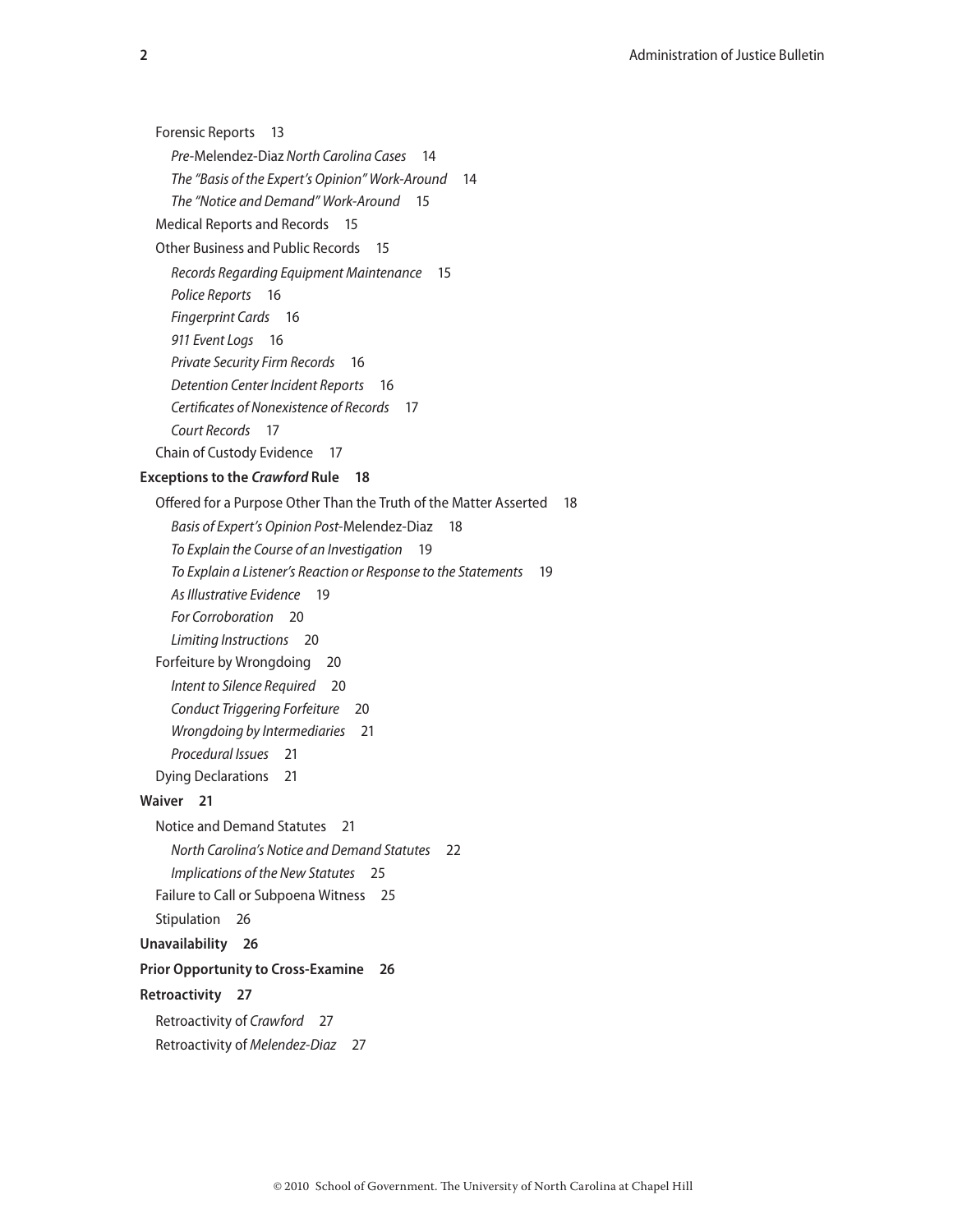#### <span id="page-2-0"></span>**[Proceedings to Which](#page-26-0)** *Crawford* **Applies 27**

[Criminal Trials](#page-26-0) 27 [Sentencing](#page-27-0) 28 [Termination of Parental Rights](#page-27-0) 28 [Juvenile Delinquency Proceedings](#page-27-0) 28

**[Harmless Error Analysis](#page-27-0) 28**

# **Introduction**

I first analyzed the United States Supreme Court Case *Crawford v. Washington,*<sup>1</sup> its implications for criminal proceedings, and case trends in North Carolina and around the country five years ago.2 Since then I have published numerous articles and written several blog posts on additional Supreme Court cases related to *Crawford* as well as the emerging trends and significant North Carolina decisions and legislation. $^3$  In this bulletin I bring together all of that material in an effort to provide litigants and decision makers with a comprehensive guide for dealing with confrontation clause issues. While this article presents the current state of the law, a number of issues remain unresolved, and additional cases are expected.<sup>4</sup>

Jessica Smith is a School of Government faculty member who specializes in criminal law and procedure and criminal evidence.

2. Jessica Smith, *Crawford v. Washington*: Confrontation One Year Later (April 2005), available at http://shopping.netsuite.com/s.nl/c.433425/it.A/id.79/.f [hereinafter Confrontation One YEAR LATER].

3. Jessica Smith, Emerging Issues in Confrontation Litigation: A Supplement to *Crawford v. Washington*: Confrontation One Year Later (March 2007), available at http://shop ping.netsuite.com/s.nl/c.433425/it.A/id.973/.f) [hereinafter Emerging Issues]; Jessica Smith, *Evidence Issues in Criminal Cases Involving Child Victims and Child Witnesses*, ADMIN. OF JUSTICE BULLETIN 2008/07 at 32–33 (Dec. 2008) [hereinafter *Evidence Issues*]; Jessica Smith, *Melendez-Diaz* & the Admissibility of Forensic Laboratory Reports & Chemical Analyst Affidavits in North Carolina Post-*Crawford* (UNC School of Government faculty paper, July 2, 2009), available at http://www.sog.unc.edu/programs/ crimlaw/faculty.htm [hereinafter *Melendez-Diaz* & Forensic Lab Reports]; Jessica Smith, The North Carolina General Assembly's Response to *Melendez-Diaz* (UNC School of Government faculty paper, Aug. 27, 2009), available at http://www.sog.unc.edu/programs/crimlaw/faculty.htm [hereinafter General Assembly's Response to *Melendez-Diaz*]; Jessica Smith, *State v. Locklear* and the Admissibility of Forensic Reports (blog post, Sept. 1, 2009), available at http://sogweb.sog.unc.edu/blogs/ncclaw/?p=673 [hereinafter *State v. Locklear* Blog Post]; Jessica Smith, *Galindo* and "Substitute Analysts" After *Melendez-Diaz* (blog post, Oct. 22, 2009), available at http://sogweb.sog.unc.edu/blogs/ncclaw/?p=797 [hereinafter *Galindo* Blog Post]; Jessica Smith, *State v. Mobley*: Green Light to the Use of Substitute Analysts (blog post, Nov. 4, 2009), available at http://sogweb.sog.unc.edu/blogs/ncclaw/?p=830 [hereinafter *State v. Mobley* Blog Post]; Jessica Smith, Retroactivity of *Melendez-Diaz* (blog post, July 20, 2009), available at http://sogweb.sog.unc.edu /blogs/ncclaw/?p=545 [hereinafter Retroactivity of *Melendez-Diaz*]; Jessica Smith, Retroactivity of *Melendez-Diaz* (Again) (blog post, July 27, 2010), available at http://sogweb.sog.unc.edu/blogs/ ncclaw/?p=565 [hereinafter Retroactivity Blog Post].

4. See, e.g., Michigan v. Bryant, S. Ct. (No. 09-150, Mar. 1, 2010) (granting petition for writ of certiorari on the question of whether statements by a wounded victim to police officers concerning the perpetrator and the circumstances of the shooting are testimonial or not).

<sup>1. 541</sup> U.S. 36 (2004).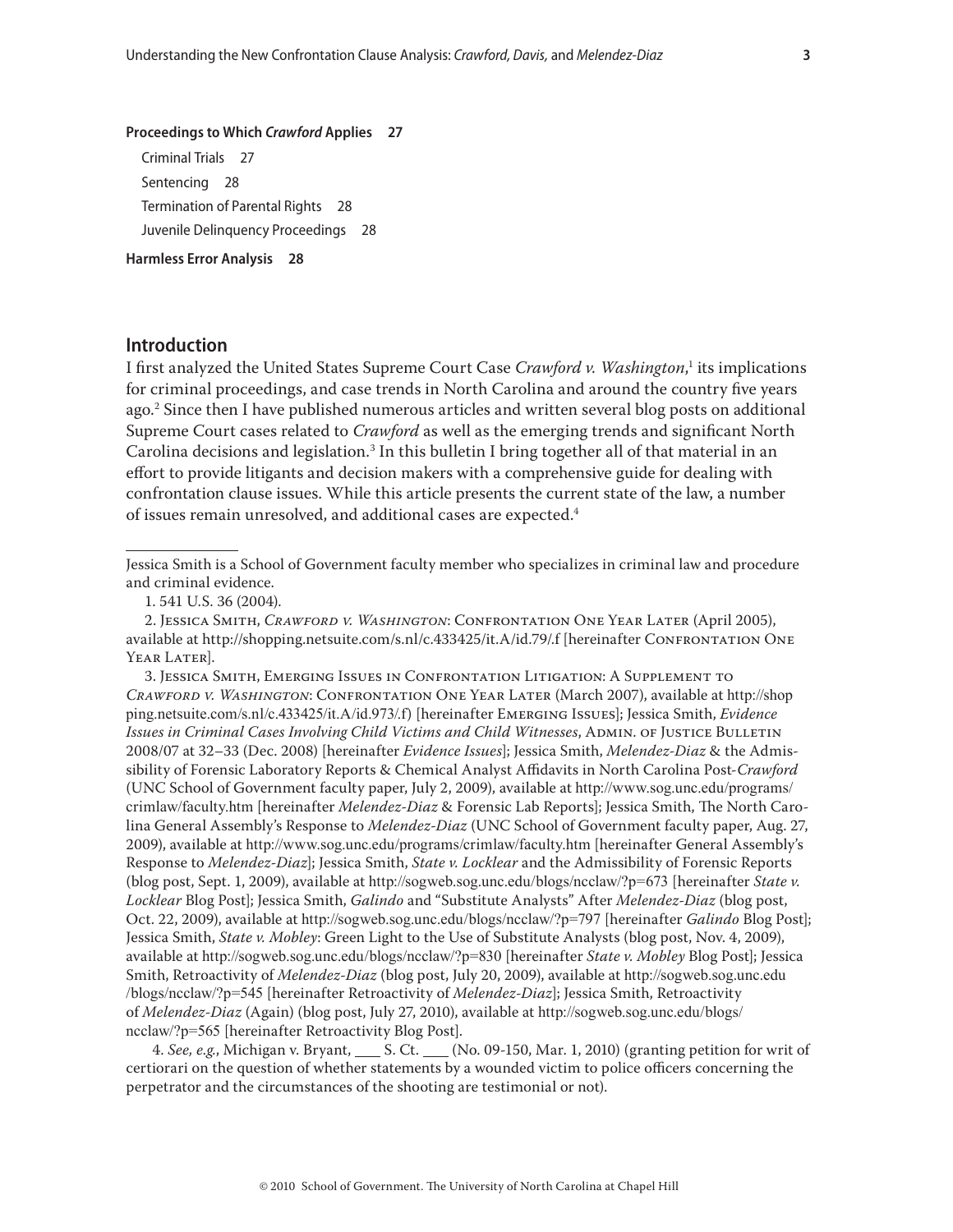## <span id="page-3-0"></span>**The New** *Crawford* **Rule**

The Sixth Amendment's confrontation clause provides that "[i]n all criminal prosecutions the accused shall enjoy the right  $\ldots$  to be confronted with the witnesses against him." $^{\rm 5}$  This protection applies to the states by way of the Fourteenth Amendment.<sup>6</sup>

In *Crawford*, the Court radically revamped the analysis that applies to confrontation clause objections. *Crawford* overruled the reliability test for confrontation clause objections and set in place a new, stricter standard for admission of hearsay statements under the confrontation clause. Under the old *Ohio v. Roberts*<sup>7</sup> reliability test, the confrontation clause did not bar admission of an unavailable witness's statement if the statement had an adequate indicia of reliability.<sup>8</sup> Evidence satisfied that test if it fell within a firmly rooted hearsay exception or had particularized guarantees of trustworthiness.9 *Crawford* rejected the *Roberts* analysis, concluding that although the ultimate goal of the confrontation clause is to ensure reliability of evidence, "it is a procedural rather than a substantive guarantee."10 It continued: The confrontation clause "commands, not that the evidence be reliable, but that reliability be assessed in a particular manner: by testing in the crucible of cross-examination."11 *Crawford* went on to hold that testimonial statements by declarants who do not appear at trial may not be admitted unless the declarant is unavailable and the defendant had a prior opportunity to cross-examine the declarant.<sup>12</sup>

## **The** *Crawford* **Rule**

Testimonial statements by witnesses who are not subject to cross-examination at trial may not be admitted unless the witness is unavailable and there has been a prior opportunity for cross-examination.

## **When** *Crawford* **Issues Arise**

The confrontation clause applies both to in-court testimony against the accused and to outof-court statements offered at trial for the same purpose.13 A confrontation clause issue arises with respect to in-court testimony when, for example, the trial judge restricts defense crossexamination of a witness for the state. The new *Crawford* rule focuses on the second category of evidence, out-of-court statements. *Crawford* issues arise whenever the state seeks to introduce hearsay statements of a witness who is not subject to cross-examination at trial. For example, *Crawford* issues arise when the state seeks to admit:

- out-of-court statements of a nontestifying domestic violence victim to first-responding officers or to a 911 operator;
- out-of-court statements of a nontestifying child sexual assault victim to a family member, social worker, or doctor;

<sup>5.</sup> U.S. CONST. amend. VI.

<sup>6.</sup> Melendez-Diaz v. Massachusetts, 557 U.S. Sip op. at 3 (June 25, 2009).

<sup>7. 448</sup> U.S. 56 (1980).

<sup>8.</sup> *Crawford*, 541 U.S. at 40 (describing the *Roberts* test).

<sup>9.</sup> *Id*.

<sup>10.</sup> *Id*. at 61.

<sup>11.</sup> *Id*.

<sup>12.</sup> For a more detailed discussion and analysis of *Crawford*, see CONFRONTATION ONE YEAR LATER, *supra* note 2.

<sup>13.</sup> *Crawford*, 547 U.S. at 50–51.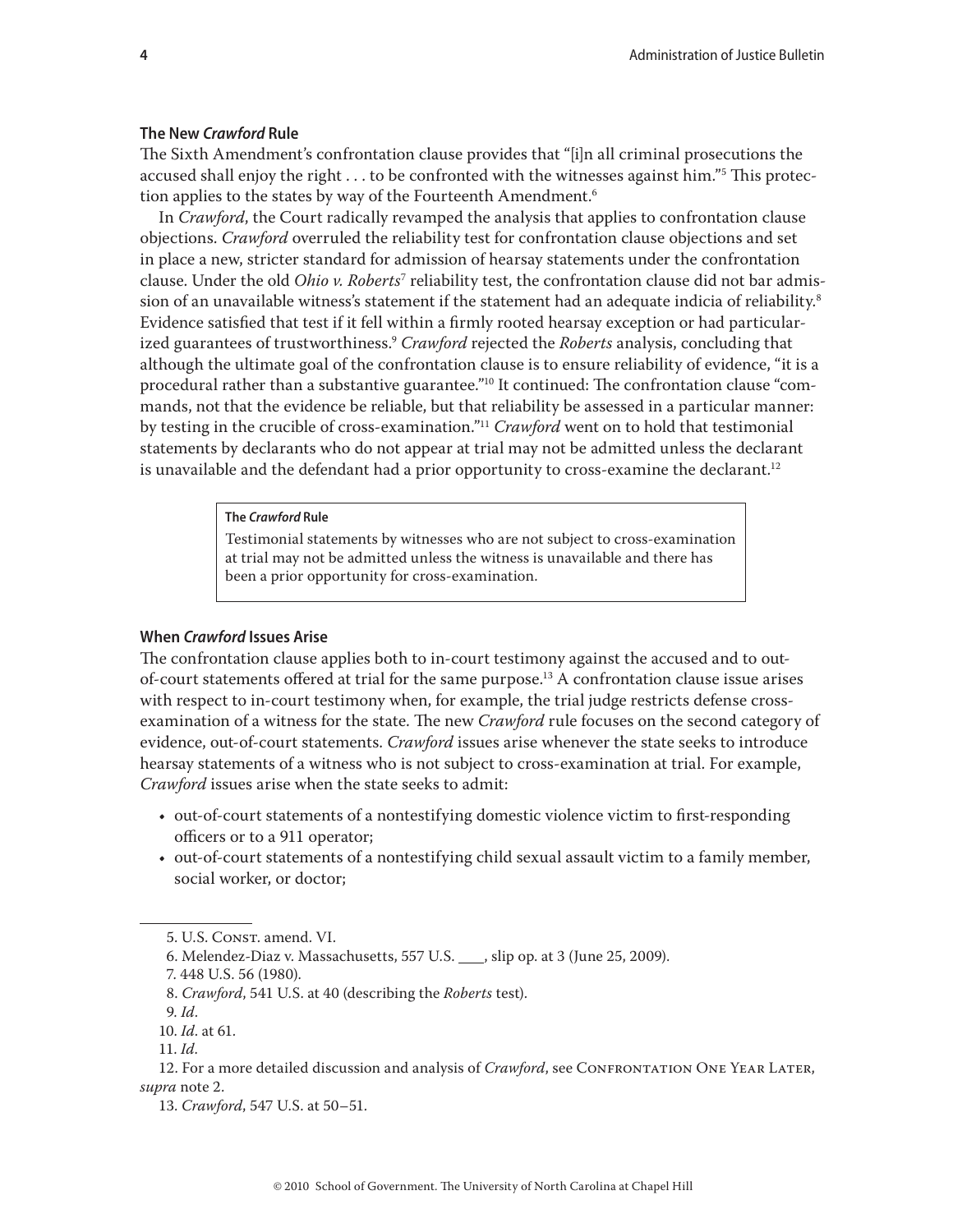- <span id="page-4-0"></span>• a forensic report, by a nontestifying analyst, identifying a substance as a controlled substance or specifying its weight;
- an autopsy report, by a nontestifying medical examiner, specifying the cause of a victim's death;
- a chemical analyst's affidavit in an impaired driving case, when the analyst is not available at trial;
- a written record prepared by the evidence custodian to establish chain of custody, when the custodian does not testify at trial.

## **Framework for Analysis**

The flowchart in Figure 1 sets out a framework for analyzing *Crawford* issues. The steps of this analysis are fleshed out in the sections that follow.

# **Application to Defendant's Own Statements or Evidence**

Because the confrontation clause confers a right to confront witnesses against the accused, the defendant's own statements do not implicate the clause or the new *Crawford* rule.14 Similarly, the confrontation clause has no applicability to evidence presented by the defendant.15

## **Relationship to Hearsay Rules**

Under the old *Roberts* test, evidence that fell within a firmly rooted hearsay exception was deemed sufficiently reliable for confrontation clause purposes.<sup>16</sup> In this way, under the old test, confrontation clause analysis collapsed into hearsay analysis. *Crawford* rejected this approach, creating a separate standard for admission under the confrontation clause.17 Notwithstanding contrary statements in some unpublished post-*Crawford* North Carolina cases,18 *Crawford* made it clear that constitutional confrontation standards cannot be determined by reference to state evidence rules.19

At the same time, *Crawford* did not affect the hearsay rules, and these rules remain in place for both testimonial and nontestimonial evidence. Thus, after *Crawford*, the state has two hurdles to leap before testimonial hearsay statements by nontestifying witnesses may be admitted at trial: (1) the new *Crawford* rule and (2) the evidence rules. For nontestimonial evidence, the

16. Crawford v. Washington, 541 U.S. 36, 40 (2004).

<sup>14.</sup> State v. Richardson, \_\_\_ N.C. App. \_\_\_, 673 S.E.2d 883 (2009) (unpublished) ("Crawford is not applicable if the statement is that of the defendant"); *see also* CONFRONTATION ONE YEAR LATER, *supra* note 2, at 28 & n.156.

<sup>15.</sup> Giles v. California, 128 S. Ct. 2678, 2692 n.7 (2008) (confrontation clause limits the evidence that the state may introduce but does not limit the evidence that a defendant may introduce).

<sup>17.</sup> *See id.* at 50–51 (rejecting the view that confrontation clause analysis depends on the law of evidence).

<sup>18</sup> *See, e.g.*, State v. Umanzor, \_\_\_\_ N.C. App. \_\_\_, 682 S.E.2d 248 (2009) (unpublished) (because the hearsay statement at issue fell within a firmly rooted hearsay exception, the confrontation clause was not violated).

<sup>19.</sup> *Crawford*, 541 U.S. at 61 (the Framers did not intend to leave the Sixth Amendment protection "to the vagaries of the rules of evidence").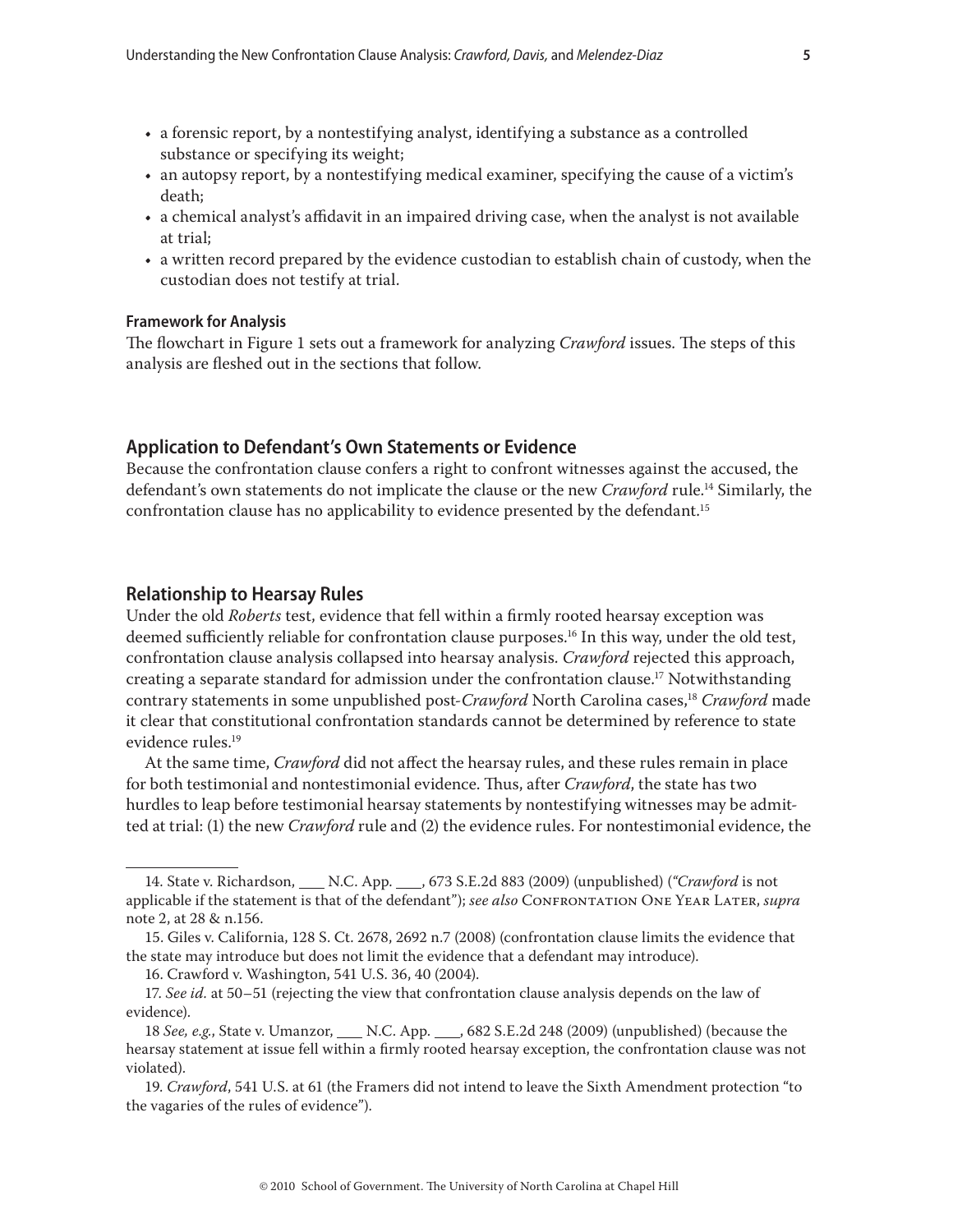#### **Figure 1.** *Crawford* **flowchart**



- a. *See* the sections of this bulletin entitled "Application to Defendant's Own Statements or Evidence" and "Relationship to Hearsay Rules."
- b. *See* the section of this bulletin entitled "Subject to Cross-Examination at Trial."
- c. *See* the section of this bulletin entitled "Meaning of 'Testimonial'."
- d. *See* the section of this bulletin entitled "Exceptions to the *Crawford* Rule."
- e. *See* the section of this bulletin entitled "Waiver."
- f. *See* the section of this bulletin entitled "Unavailability" and "Prior Opportunity to Cross-Examine."

confrontation clause is no bar to admission, and the state need only satisfy the evidence rules.<sup>20</sup> Although there was some confusion on the latter point after *Crawford*, the United States Supreme Court's decision in *Davis v. Washington*21 made it clear that nontestimonial hearsay is not subject to the confrontation clause.22 Thus, any pre-*Davis* North Carolina cases applying the old *Roberts*  confrontation clause test to nontestimonial hearsay are no longer good law on that issue.<sup>23</sup>

Finally, *Crawford* comes into play only when hearsay statements—out-of-court statements offered for their truth—are proffered. Thus, if the statements are not offered for their truth, they

<sup>20.</sup> *Id*. at 68; Davis v. Washington, 547 U.S. 813, 821 (2006).

<sup>21. 547</sup> U.S. 813 (2006).

<sup>22.</sup> *Id*. at 821.

<sup>23.</sup> *See*, e.g., State v. Lawson, 173 N.C. App. 270 (2005) (applying *Roberts* to nontestimonial hearsay).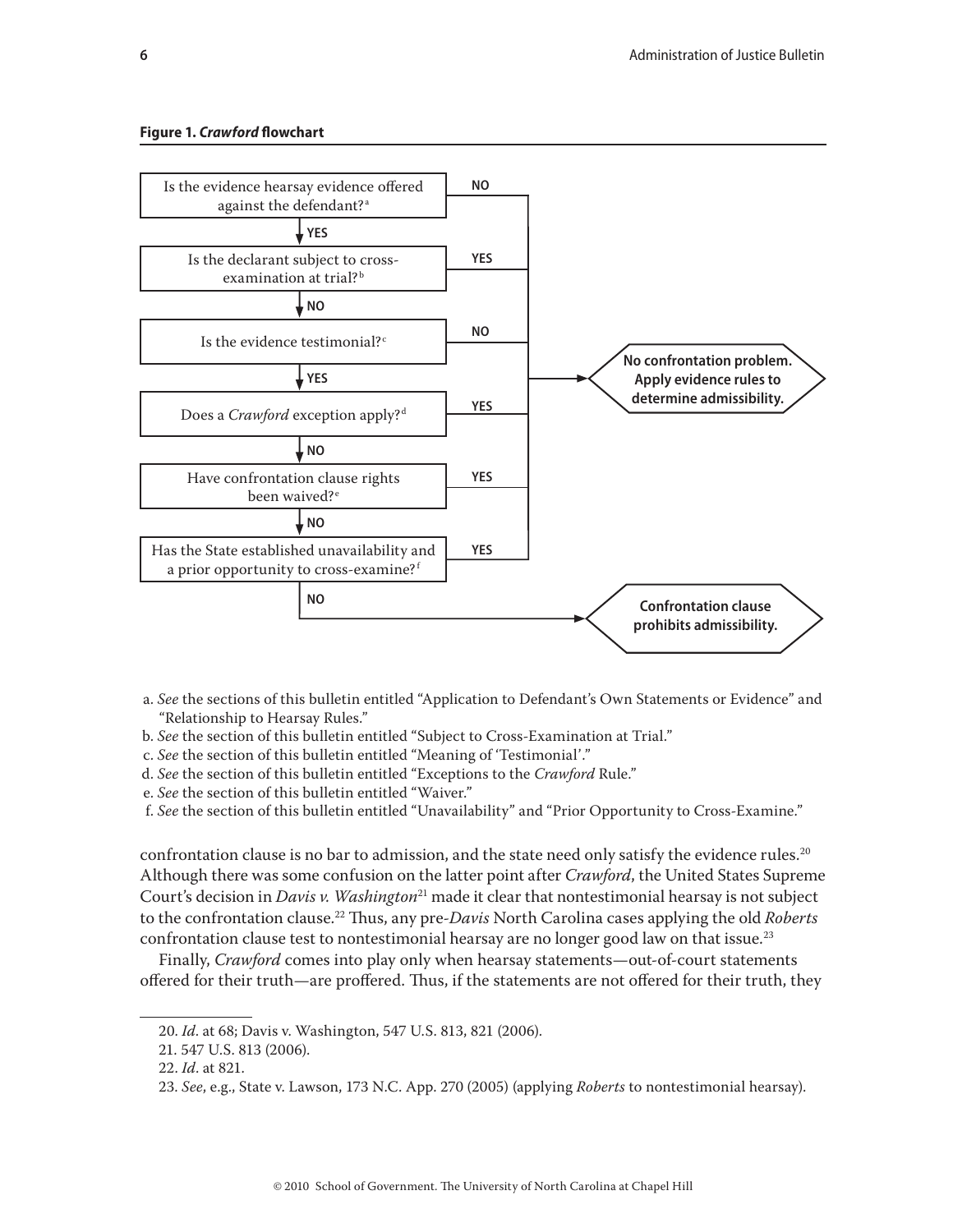<span id="page-6-0"></span>are not hearsay and *Crawford* is not implicated. Although it is not technically an exception, this issue is discussed in the "Exceptions to the *Crawford* Rule" section below.

## **Subject to Cross-Examination at Trial**

*Crawford* does not apply when the declarant is subject to cross-examination at trial.<sup>24</sup> Normally, a witness is subject to cross-examination when he or she is placed on the stand, put under oath, and responds willingly to questions. In *Melendez-Diaz v. Massachusetts*, 25 the United States Supreme Court foreclosed any argument that a witness is subject to cross-examination when the prosecution produces the witness in court but does not call that person to the stand.<sup>26</sup>

## **Memory Loss**

Cases both before and after *Crawford* have held that a witness is subject to cross-examination at trial even if the witness testifies to memory loss as to the events in question.<sup>27</sup>

## **Privilege**

When a witness takes the stand but is prevented from testifying on the basis of privilege, the witness has not testified for purposes of the *Crawford* rule. In fact, this is what happened in *Crawford*, where state marital privilege barred the witness from testifying at trial.<sup>28</sup>

## *Maryland v. Craig* **Procedures**

In *Maryland v. Craig*, 29 the United States Supreme Court upheld, in the face of a confrontation clause challenge, a Maryland statute that allowed a child witness to testify through a one-way, closed-circuit television. In upholding the statute, the *Craig* Court required that certain findings be made before such a procedure can be employed. Most courts that have addressed the issue after *Crawford* have upheld *Craig* procedures.<sup>30</sup> This issue is still open, however.<sup>31</sup>

<sup>24.</sup> *Crawford*, 541 U.S. at 59 n.9 ("when the declarant appears for cross-examination at trial, the Confrontation Clause places no constraints at all on the use if his prior testimonial statements"); State v. Burgess, 181 N.C. App. 27 (2007) (no confrontation violation when the victims testified at trial); State v. Harris, 189 N.C. App. 49 (2008) (same); State v. Lewis, 172 N.C. App. 97 (2005) (same); *see also* Confrontation One Year Later, *supra* note 2, at 28 & n.157; State v. Hardy, 186 N.C. App. 132 (2007) (unpublished) (same); State v. Harrell, 177 N.C. App. 565 (2006) (unpublished) (same); State v. Ford, 176 N.C. App. 768 (2006) (unpublished) (same); State v. Painter, 173 N.C. App. 448 (2005) (unpublished) (same).

<sup>25. 129</sup> S. Ct. 2527 (June 25, 2009).

<sup>26.</sup> *Id*., slip op. at 19 ("the Confrontation Clause imposes a burden on the prosecution to present its witness's, not on the defendant to bring those witnesses into court"); *see also* D.G. v. Louisiana, \_\_\_ S. Ct. \_\_\_ (No. 09-6208) (Mar. 1, 2010) (vacating and remanding in light of *Melendez-Diaz*, a state court decision that found no confrontation violation when the declarant was present in court but not called to the stand by the state).

<sup>27.</sup> *See* Confrontation One Year Later, *supra* note 2, at 28–29 & n.159.

<sup>28.</sup> *See id*. at 28 & n.158.

<sup>29. 497</sup> U.S. 836 (1990).

<sup>30.</sup> *See* Confrontation One Year Later, *supra* note 2, at 30; Emerging Issues, *supra* note 3, at 27.

<sup>31.</sup> For further discussion, see *Evidence Issues, supra* note 3, at 32–33.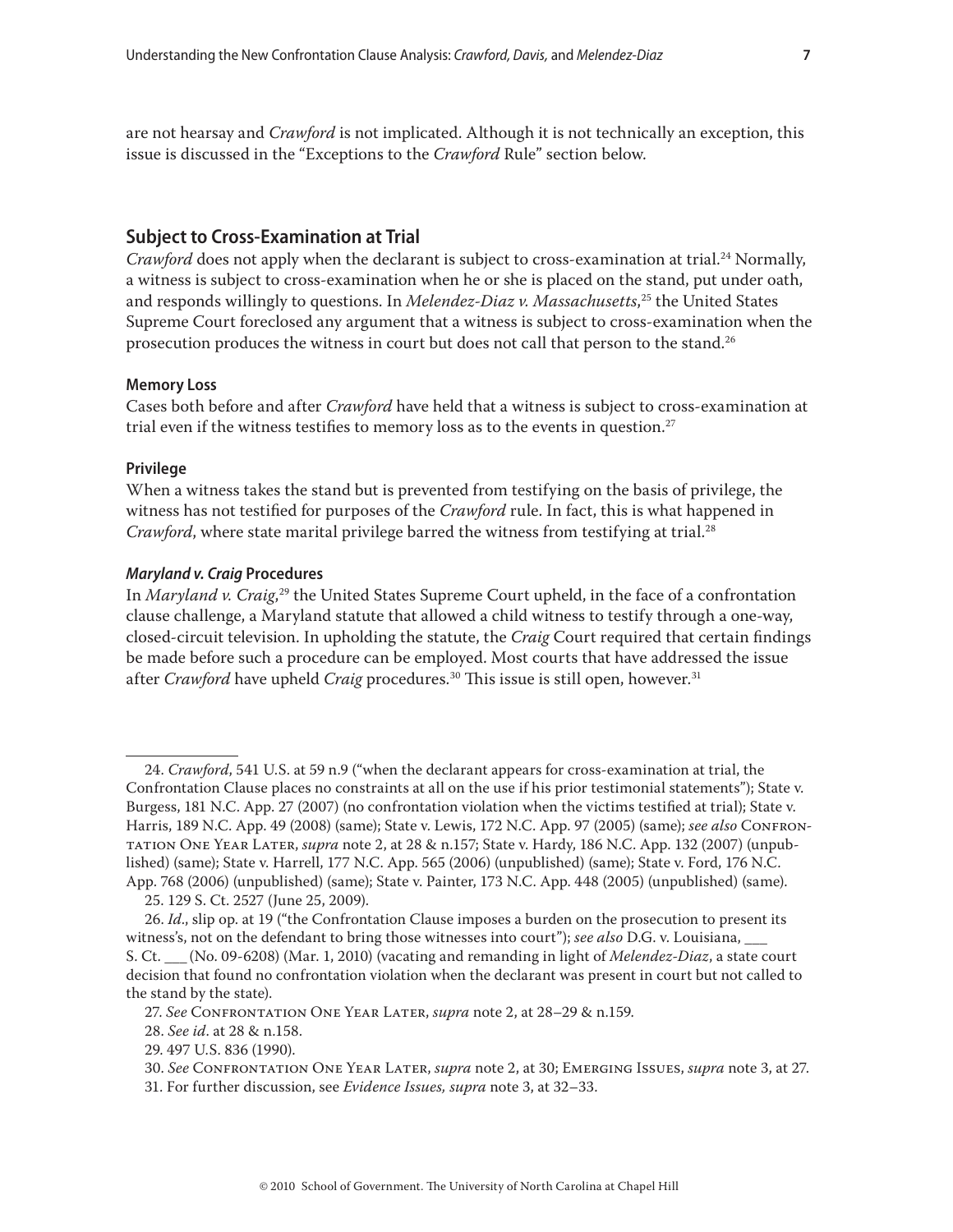# <span id="page-7-0"></span>**Meaning of "Testimonial"**

The new *Crawford* rule, by its terms, applies only to testimonial evidence. In addition to classifying as testimonial the particular evidence at issue (a suspect's statements during police interrogation), the Court suggested that the term had broader application (see the "Police Interrogation of Suspects, Victims, and Witnesses" subsection below). Specifically, the Court clarified that the confrontation clause applies to those who "bear testimony" against the accused.<sup>32</sup> "Testimony," it continued, is "[a] solemn declaration or affirmation made for the purpose of establishing or proving some fact."33 Foreshadowing its later ruling in *Davis*, the Court suggested that an accuser who makes a formal statement to government officers bears testimony within the meaning of the confrontation clause.<sup>34</sup> However, the Court expressly declined to comprehensively define the key term, "testimonial."<sup>35</sup> The meaning of that term is explored throughout the remainder of this section, focusing on guidance provided by the Court in *Crawford* and later cases and on North Carolina appellate decisions.

## **Prior Trial, Preliminary Hearing, and Grand Jury Testimony**

*Crawford* stated: "[w]hatever else the term [testimonial] covers, it applies at a minimum to prior testimony at a preliminary hearing, before a grand jury, or at a former trial."36 It is thus clear that this type of evidence is testimonial.

## **Plea Allocutions**

*Crawford* classified plea allocutions as testimonial evidence.<sup>37</sup>

## **Deposition Testimony**

*Davis* suggests that deposition testimony is testimonial.<sup>38</sup>

## **Police Interrogation of Suspects, Victims, and Witnesses**

As discussed in greater detail in Confrontation One Year Later, *supra* note 2, *Crawford* held that recorded statements made by a suspect to the police during a custodial interrogation and after *Miranda* warnings had been given qualified "under any conceivable definition" of the term interrogation.<sup>39</sup> The Court noted that when classifying police interrogations as testimonial<sup>40</sup> it used the term "interrogation" in its "colloquial, rather than any technical, legal sense."<sup>41</sup> Since *Crawford*, several North Carolina courts have held that suspect statements made during police interrogation are testimonial.42

<sup>32.</sup> Crawford v. Washington, 541 U.S. 36, 51 (2004).

<sup>33.</sup> *Id.* (quotation omitted).

<sup>34.</sup> *Id*.; *see* Davis v. Washington, 547 U.S. 813 (2006) (holding, in part, that a victim's statements to responding officers were testimonial).

<sup>35.</sup> *Crawford*, 541 U.S. at 68.

<sup>36.</sup> *Id*.

<sup>37.</sup> *Id*. at 64.

<sup>38.</sup> *Davis*, 547 U.S. at 825 & n.3.

<sup>39.</sup> *Crawford*, 541 U.S. at 53 n.4.

<sup>40.</sup> *Id.* at 68 ("[w]hatever else the term [testimonial] covers, it applies . . . to police interrogations").

<sup>41.</sup> *Id*. at 53 n.4.

<sup>42.</sup> State v. Garcia, 174 N.C. App. 498 (2005) (co-defendant's written confession); State v. Morton, 166 N.C. App. 477 (2004) (suspect's statements during a police interview); State v. Pullen, 163 N.C. App. 696 (2004) (confession of co-defendant).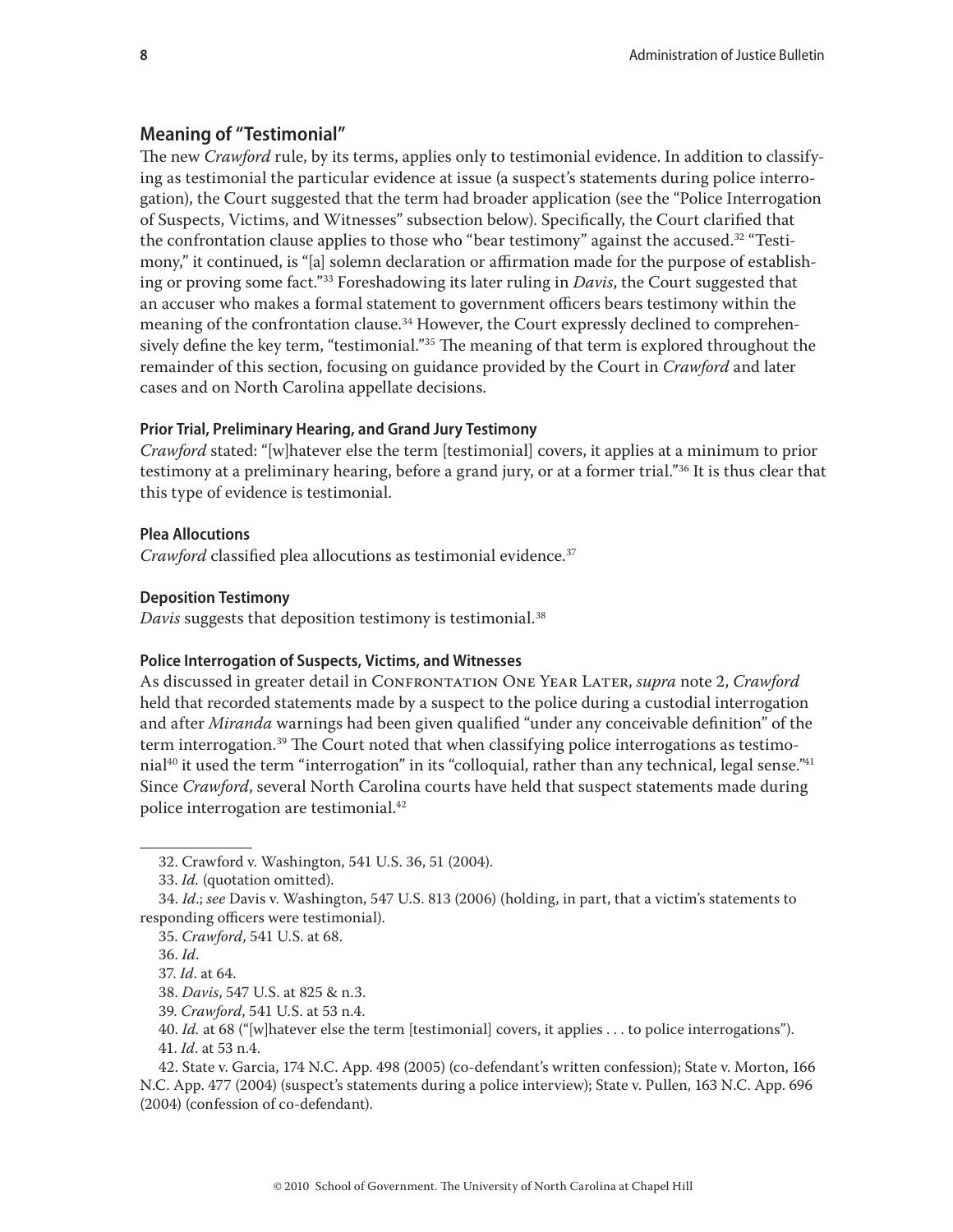*Davis* extended the *Crawford* rule from police questioning of suspects to police questioning of victims. Specifically, *Davis* dealt with two sets of statements: first, a domestic violence victim's statements during a 911 call; second, a domestic violence victim's statements to first-responding police officers. *Davis* also refined the *Crawford* analysis as it applies to police interrogation. Declining to craft a comprehensive classification of all statements in response to police interrogation, the Court stated:

[I]t suffices to decide the present cases to hold as follows: Statements are nontestimonial when made in the course of police interrogation under circumstances objectively indicating that the primary purpose of the interrogation is to enable police assistance to meet an ongoing emergency. They are testimonial when the circumstances objectively indicate that there is no such ongoing emergency, and that the primary purpose of the interrogation is to establish or prove past events potentially relevant to later criminal prosecution.<sup>43</sup>

Applying that test to the statements at issue, the Court held that the first victim's statements to a 911 operator were nontestimonial but that the second victim's statements to the firstresponding officers were testimonial.<sup>44</sup>

## **The** *Davis* **Two-Pronged Test for Police Interrogation**

Statements are nontestimonial when made in the course of police interrogation under circumstances objectively indicating that the primary purpose of the interrogation is to enable police assistance to meet an ongoing emergency. Statements are testimonial when the circumstances objectively indicate that there is no such ongoing emergency and that the primary purpose of the interrogation is to establish or prove past facts potentially relevant to later criminal prosecution.

The United States Supreme Court's recent grant of a petition for a writ of certiorari in *Michigan v. Bryant*45 suggests that the Court will have more to say on this issue. The particular question presented in *Bryant* is as follows:

Should certiorari be granted to settle the conflict of authority as to whether preliminary inquiries of a wounded citizen concerning the perpetrator and circumstances of the shooting are nontestimonial because "made under circumstances objectively indicating that the primary purpose of the interrogation is to enable police assistance to meet an ongoing emergency," that emergency including not only aid to a wounded victim, but also the prompt identification and apprehension of an apparently violent and dangerous individual?

<sup>43.</sup> *Davis*, 547 U.S. at 822.

<sup>44.</sup> A detailed discussion of the Court's analysis in *Davis* is presented in Emerging Issues, *supra* note 3. 45. S. Ct. (No. 09-150) (Mar. 1, 2010).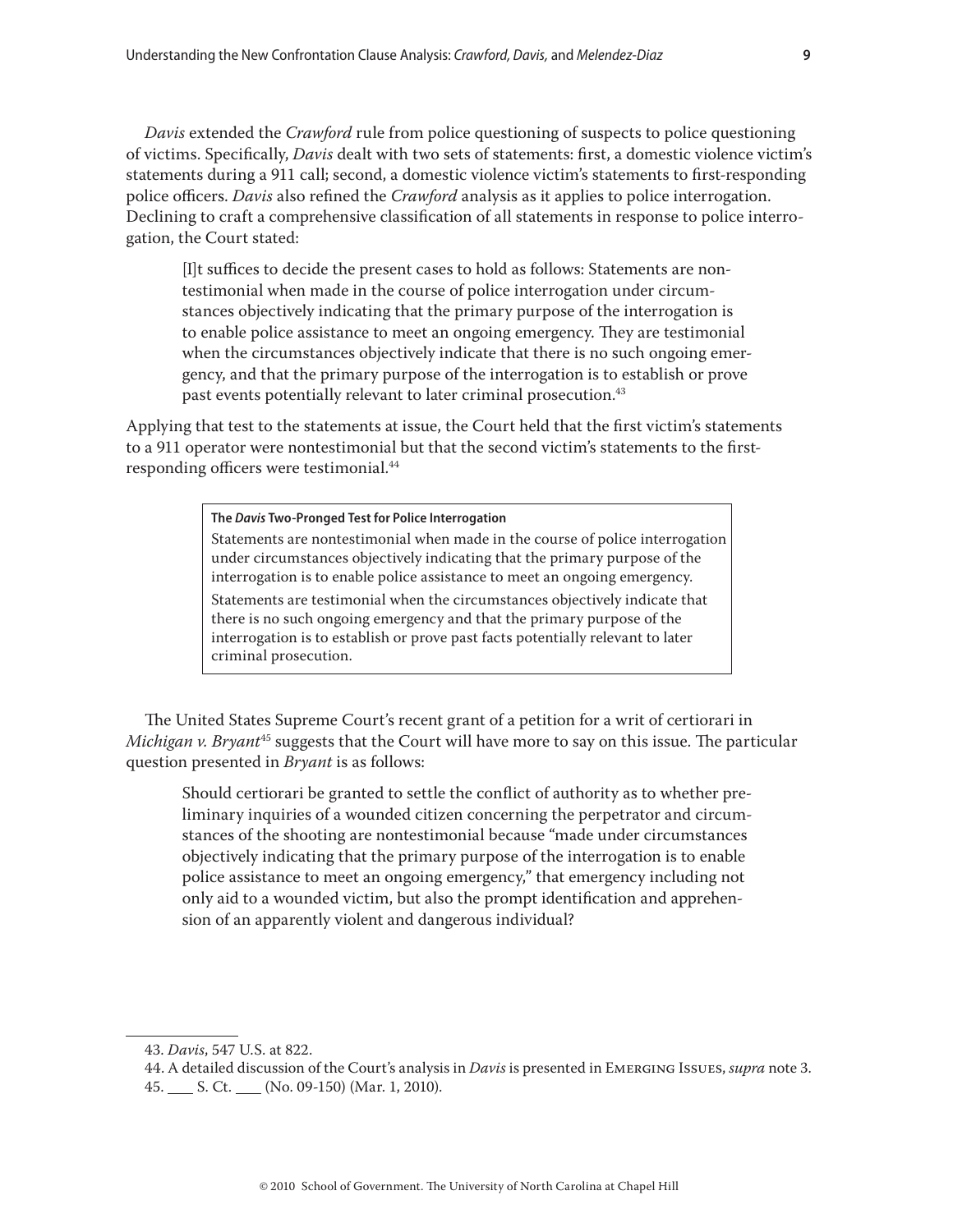<span id="page-9-0"></span>North Carolina courts have had several occasions to apply the *Davis* test to victims' statements to the police.46 Pre-*Davis* cases applying some other analysis to determine the testimonial nature of a victim's statements to the police are no longer good law.

For confrontation clause purposes, there seems to be no reason to treat police questioning of witnesses any differently from police questioning of suspects and victims.<sup>47</sup>

### *Ongoing Emergency*

Determining whether there is an ongoing emergency is central to the *Davis* inquiry, and the case law is still evolving in this area. The following factors may support the conclusion that an emergency is ongoing:

- The perpetrator remains at the scene and is not in law enforcement custody.
- The perpetrator is at large and presents a present or continuing threat.
- Physical violence is occurring.
- The location is disorderly.
- The location is unsecure.
- Medical attention is needed or the need for it has not been determined.
- The victim or others are in danger.
- The questioning occurs close in time to the event.
- The victim or others call for assistance.
- The victim or others are agitated.
- No officers are at the scene.
- The declarant is speaking about the events as they are occurring.

The following factors may support the conclusion that an emergency has ended or did not exist:

- The perpetrator has fled and is unlikely to return.
- The perpetrator is in law enforcement custody.

47. *See* State v. Baldwin, 183 N.C. App. 156 (2007) (unpublished) (witnesses' statements to police were testimonial).

<sup>46.</sup> *See* State v. Lewis, 361 N.C. 541 (2007) (holding, on remand by the United States Supreme Court for reconsideration in light of *Davis*, that a victim's statements in response to on-the-scene questioning by a first-responding patrol officer as well as her later statement at the hospital to an investigating detective were testimonial); State v. Calhoun, 189 N.C. App. 166 (2008) (applying *Davis* and holding that a victim's statements identifying the shooter to a homeowner while an officer was present were nontestimonial; even if the statements had been made to the officer, they would have been nontestimonial because the primary purpose of the questioning was to deal with an ongoing emergency; a homeowner and the responding officer found the victim inside the homeowner's residence; while the officer was present, the homeowner asked the victim who had shot him; establishing the identity of an assailant so that officers might know whether they would be encountering a violent felon was relevant to resolving an emergency); *see also* Emerging Issues, *supra* note 3, at 19–20 (collecting post-*Davis* cases from around the country involving the testimonial nature of victims' statements to the police); State v. Ramirez, N.C. App. 688 S.E.2d 551 (2009) (unpublished) (applying *Davis* and holding that a domestic violence victim's statement to a responding officer was testimonial; the victim, though injured, was not facing an immediate threat; the officer tried to learn about past events; the interaction, which occurred in a yard, was sufficiently formal); State v. Craig, 188 N.C. App. 166 (2008) (unpublished) (applying *Davis* and holding that the victim's statements to officers responding to emergency calls were nontestimonial; although the defendant was not present, the officers could not assess the risk to the victim or themselves without questioning; questioning never went beyond an initial informal interview to establish the facts surrounding the call and to determine if there was a risk of harm).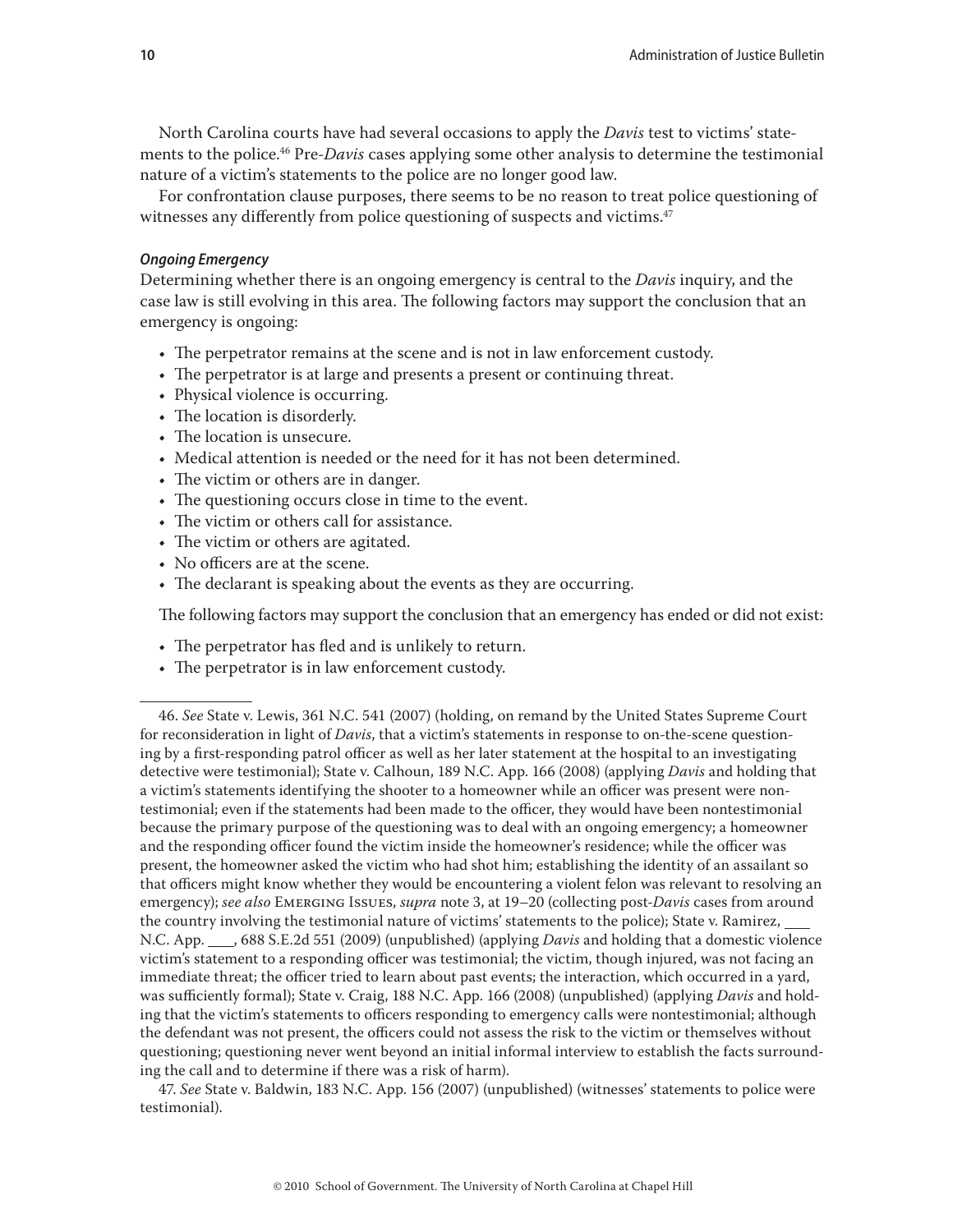- <span id="page-10-0"></span>• No physical violence is occurring.
- The location is not disorderly.
- The location is secure.
- No medical attention is needed.
- The victim and others are safe.
- There is a significant lapse of time between the event and the questioning.
- No call for assistance is made.
- The victim or others are calm.
- Officers are at the scene.
- The relevant event is complete.

## *Primary Purpose of Police Interrogation*

*Davis* requires the decision maker to determine the primary purpose of the interrogation. It is not clear how the statements are to be categorized if the primary purpose of the interrogation was something other than meeting an ongoing emergency or establishing past facts, or if there was a dual, evenly weighted purpose for the interrogation.<sup>48</sup>

## **Volunteered Statements**

Both *Crawford* and *Davis* involved interrogations by the police or their agents; the later case of *Melendez-Diaz v. Massachusetts*, 49 discussed below, did not. Noting this distinction, the *Melendez-Diaz* Court rejected it as significant to the *Crawford* analysis, reiterating what it said in *Davis*: "[t]he Framers were no more willing to exempt from cross-examination volunteered testimony or answers to open-ended questions than they were to exempt answers to detailed interrogation."50 This language calls into doubt earlier North Carolina decisions in which the courts held that the testimonial nature of the statements at issue turned on whether or not they were volunteered to the police.<sup>51</sup>

## **911 Calls**

In *Davis*, the Court assumed but did not decide that the 911 call operator was an agent of the police. It went on to treat the acts of the operator as acts of the police.<sup>52</sup> Thus, when the 911 operator is an agent of the police, the 911 call should be analyzed as if it was a police interrogation. At least two post-*Davis* North Carolina appellate cases have dealt with 911 calls, and both held the statements to be nontestimonial.<sup>53</sup>

<sup>48.</sup> *See* Emerging Issues, *supra* note 3, at 6.

<sup>49. 557</sup> U.S. 129 S. Ct. 2527 (June 25, 2009).

<sup>50.</sup> *Melendez-Diaz*, slip op. at 10–11 (quoting *Davis*, 547 U.S. at 822–23 n.1).

<sup>51.</sup> *See, e.g*., State v. Hall, 177 N.C. App. 463 (2006).

<sup>52.</sup> *Davis*, 547 U.S. at 823 n.2.

<sup>53.</sup> State v. Hewson, 182 N.C. App. 196 (2007) (victim's 911 call was nontestimonial; victim stated that her husband was shooting her; victim was clearly asking for assistance, and the questioning was not done to establish a past fact); State v. Coleman, \_\_\_N.C. App. 671 S.E.2d 597 (2008) (unpublished) (911 call was nontestimonial; although the robbery ended about an hour earlier, the call was delayed because the victim had to escape from restraints; victim identified the perpetrators, said they had threatened to kill him and had a gun and that he was scared and needed help; victim was asking for assistance, not responding to questions aimed at establishing a past fact); *see also* Emerging Issues, *supra* note 3, at 20–22 (collecting post-*Davis* 911 call cases from around the country).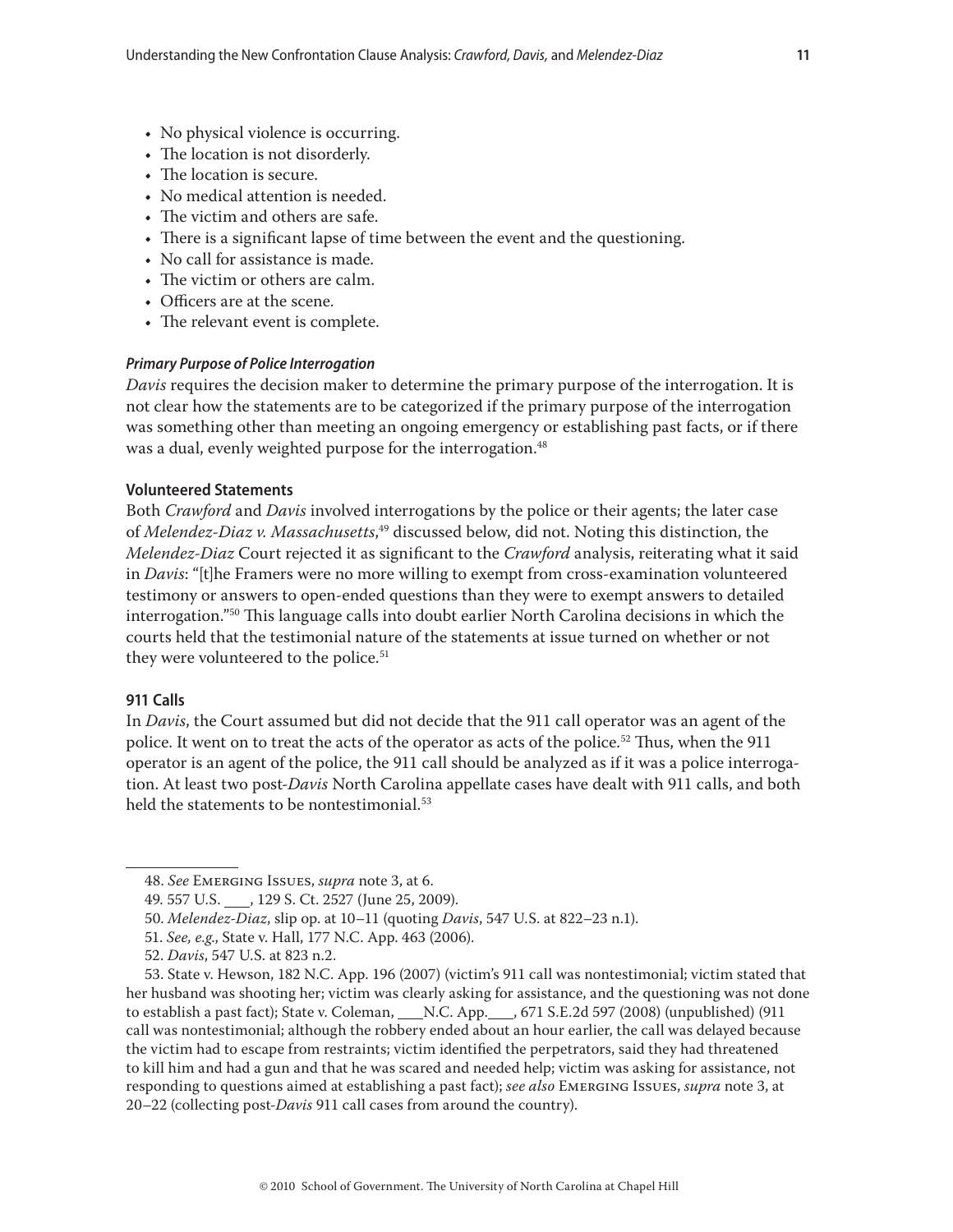# <span id="page-11-0"></span>**Other Statements to Police Agents**

*Davis* made clear that statements to police agents (in that case, a 911 operator) are to be analyzed as if they were made during police interrogation.<sup>54</sup> However, the Court gave no guidance as to when a person should be deemed to be a police agent. Some factors that might suggest that an actor was a police agent include the following:

- The police directed the victim to the interviewer or requested or arranged for the interview.
- The interview was forensic.
- A law enforcement officer was present during the interview.
- A law enforcement officer observed the interview from another room.
- A law enforcement officer videotaped the interview.
- The interviewer consulted with a prosecution investigator before or during the interview.
- The interviewer consulted with a law enforcement officer before or during the interview.
- The interviewer asked questions at the request of a law enforcement officer.
- The purpose of the interview was to further a criminal investigation.
- The interview lacked a non–law enforcement purpose.
- Law enforcement was provided with a videotape of the interview after it concluded.

# **Statements to Informants**

Statements made unwittingly to government informants are nontestimonial.<sup>55</sup>

# **Statements in Furtherance of a Conspiracy**

Statements in furtherance of a conspiracy are nontestimonial.<sup>56</sup>

# **Casual or Offhand Remarks**

*Crawford* indicated that "offhand, overheard remark[s]" and "casual remark[s] to an acquaintance" bear little relation to the types of evidence that the confrontation clause was designed to protect and thus are nontestimonial.<sup>57</sup> A casual or offhand remark would include, for example, a victim's statement to a friend: "I'll call you later after I go to the movies with Defendant."

# **Statements to Family, Friends, and Similar Persons**

As noted above, *Crawford* classified a casual remark to an acquaintance as nontestimonial. Since *Crawford*, courts have had to grapple with classifying as testimonial or nontestimonial statements made to acquaintances, family, and friends that are decidedly not casual remarks.<sup>58</sup> An example of such a statement is one made by a domestic violence victim to friends and neighbors about the defendant's abuse and intimidation. It is not surprising, in light of conflicting language in the Supreme Court's opinions, that some uncertainty exists as to how to classify this category

57. *Crawford*, 541 U.S. at 51.

<sup>54.</sup> *Davis*, 547 U.S. at 823 n.2.

<sup>55.</sup> *Id*. at 825.

<sup>56.</sup> Crawford v. Washington, 541 U.S. 36, 56 (2004); *see also* Giles v. California, 128 S. Ct. 2678, 2691 n.6 (2008).

<sup>58.</sup> *See* Confrontation One Year Later, *supra* note 2, at 19 (collecting cases); Emerging Issues, *supra* note 3, at 22–23 (same).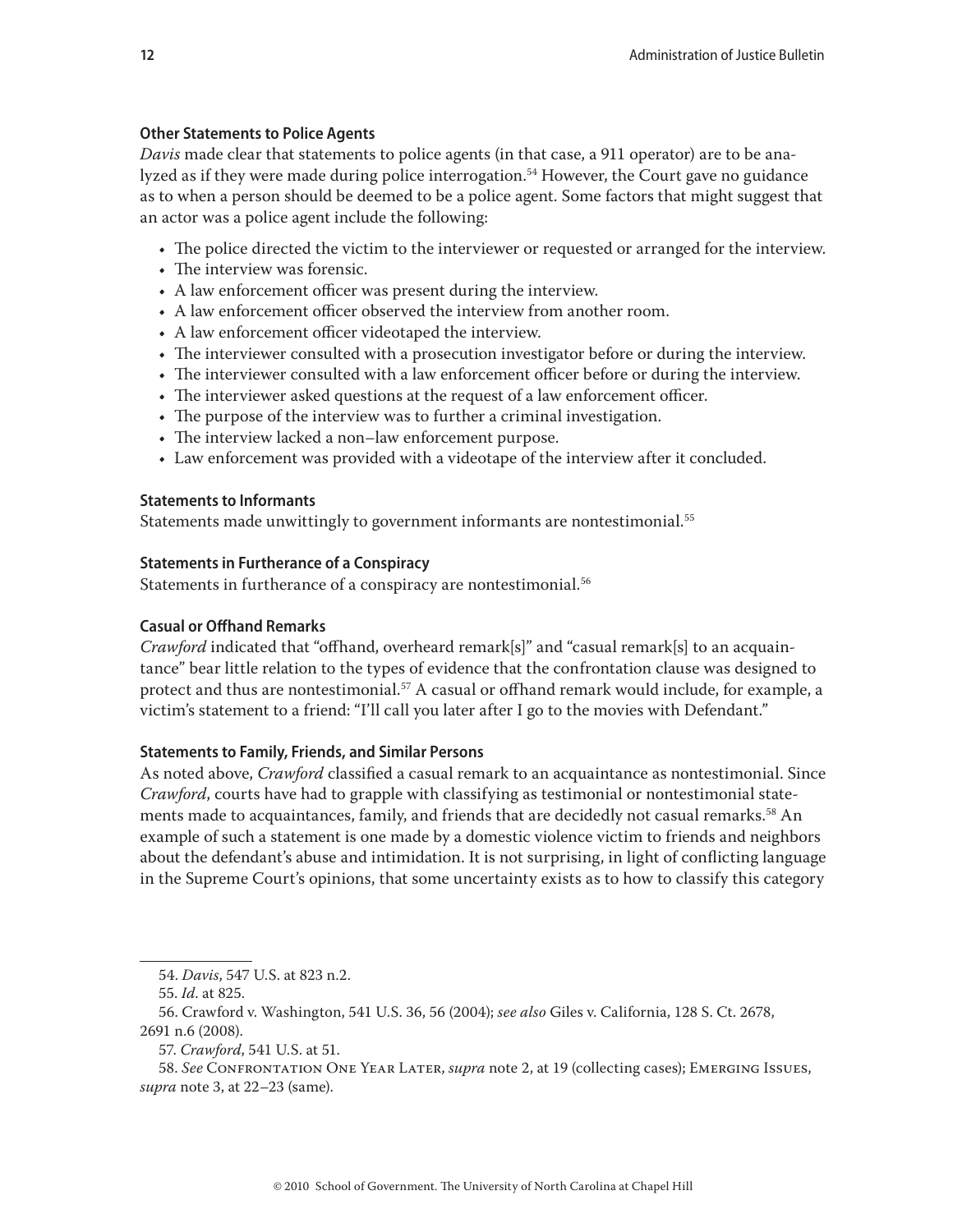<span id="page-12-0"></span>of statements.59 North Carolina courts both before and after *Davis* have, without exception, treated statements made to private persons as nontestimonial.<sup>60</sup>

## **Statements to Medical Personnel**

The United States Supreme Court has indicated that "statements to physicians in the course of receiving treatment" are nontestimonial.<sup>61</sup> However, if the medical personnel are acting as police agents, then the statements would be analyzed as if they occurred during police interrogations. $62$ 

## **Statements to Social Workers**

The testimonial nature of statements by child victims to social workers is a hotly litigated area of confrontation clause analysis. For a detailed discussion of this issue, see *Evidence Issues*, *supra* note 3, at 15–21 (discussing and annotating many cases dealing with the testimonial nature of statements by child victims to social workers).

## **Forensic Reports**

In *Melendez-Diaz v. Massachusetts*, 63 the United States Supreme Court held that a forensic laboratory report identifying a substance as a controlled substance was testimonial. *Melendez-Diaz*  was a drug case. At issue was the admissibility of three "certificates of analysis" showing the results of the forensic analysis performed on the seized substances. The certificates reported the weight of the items and stated that the substance contained cocaine. The certificates were sworn

60. Cases decided after *Davis* include: State v. Calhoun, 189 N.C. App. 166 (2008) (victim's statement to homeowner identifying the shooter was a nontestimonial statement to a "private citizen" even though a responding officer was present when the statement was made); State v. Williams, 185 N.C. App. 318 (2007) (applying the *Davis* test and holding that the victim's statement to a friend made during a private conversation before the crime occurred was nontestimonial); *see also* State v. McCoy, 185 N.C. App. 160 (2007) (unpublished) (victim's statements to her mother after being assaulted by the defendant were nontestimonial); State v. Hawkins, 183 N.C. App. 300 (2007) (unpublished) (victim's statements to family members were nontestimonial).

Cases decided before *Davis* include: State v. Scanlon, 176 N.C. App. 410 (2006) (victim's statements to her sister were nontestimonial); State v. Lawson, 173 N.C. App. 270 (2005) (statement identifying the perpetrator, made by a private person to the victim as he was being transported to the hospital, was nontestimonial); State v. Brigman, 171 N.C. App. 305 (2005) (victims' statements to foster parents were nontestimonial); State v. Blackstock, 165 N.C. App. 50 (2004) (victim's statements to wife and daughter about the crimes were nontestimonial).

61. *Giles*, 128 S. Ct. at 2693.

62. *See* the "Other Statements to Police Agents" subsection above; *see also Evidence Issues, supra* note 3, at 22–26 (discussing and annotating many cases dealing with the testimonial nature of statements by child victims to medical personnel).

63. 557 U.S. 129 S. Ct. 2527 (June 25, 2009).

<sup>59.</sup> *Compare Davis*, 547 U.S. at 825 (citing *Dutton v. Evans*, 400 U.S. 74 (1970), a case involving statements from one prisoner to another, as involving nontestimonial statements), *and Giles*, 128 S. Ct. at 2692–93 (suggesting that "[s]tatements to friends and neighbors about abuse and intimidation" would be nontestimonial), *with Davis*, 547 U.S. at 828 (noting that the defendant offered *King v. Brasier*, 1 Leach 199, 168 Eng. Rep. 202 (1779), as an example of statements by a "witness" in support of his argument that the victim's statements during the 911 call were testimonial; *Brasier* involved statements of a young rape victim to her mother immediately upon coming home; the *Davis* Court suggested that the case might have been helpful to the defendant had it involved the girl's scream for aid as she was being chased; the Court noted that "by the time the victim got home, her story was an account of past events.").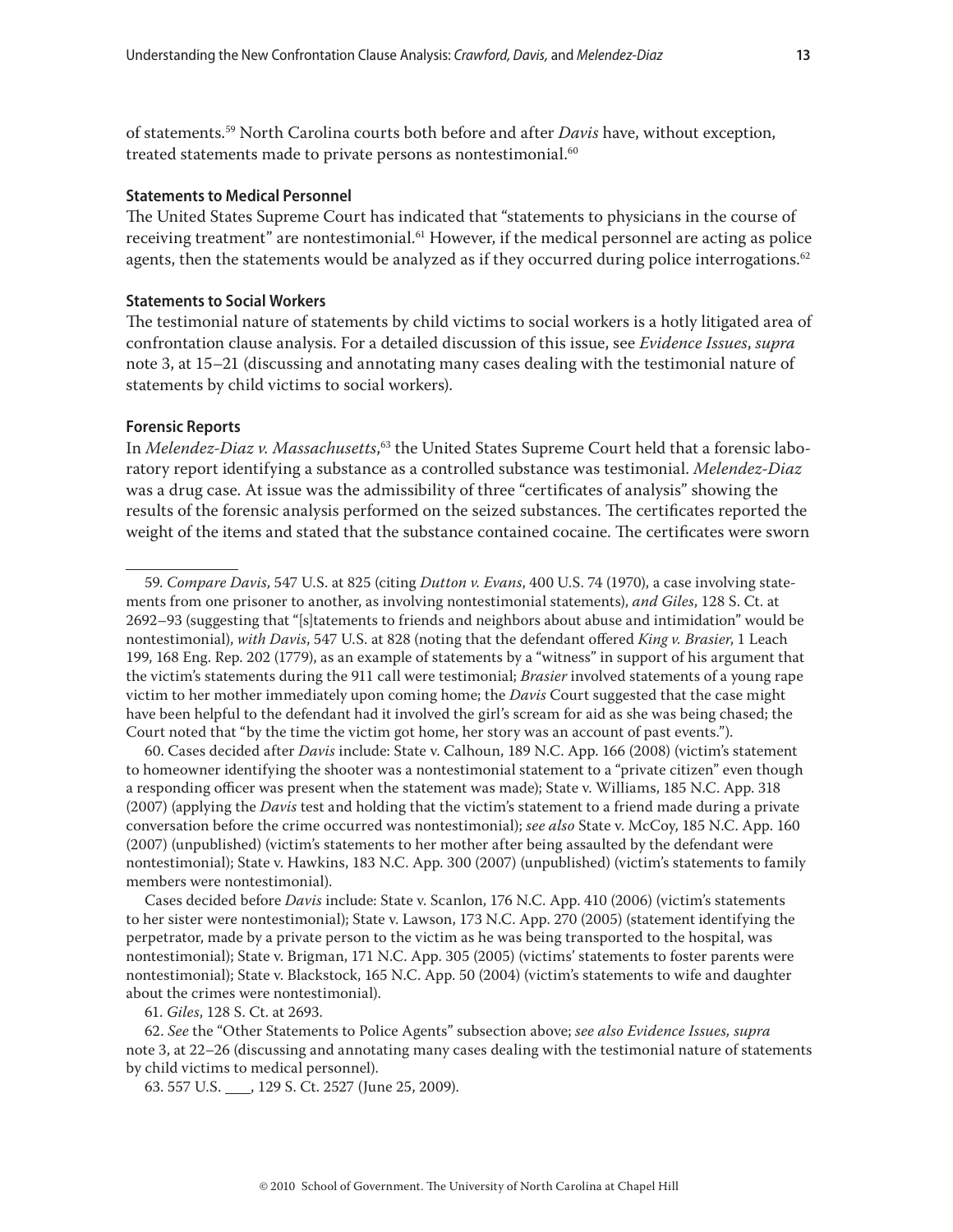<span id="page-13-0"></span>to by state analysts before a notary public. Over the defendant's objection*,* the certificates were admitted as "prima facie evidence of the composition, quality, and the net weight of the narcotic . . . analyzed." In a 5–to–4 decision, the Court held that the certificates were testimonial. Writing for the majority, Justice Antonin Scalia found the case to be a "straightforward application of . . . *Crawford*." He noted that *Crawford* itself categorized affidavits in the core class of testimonial statements covered by the confrontation clause and concluded that "[t]here is little doubt that the documents at issue . . . fall within [this core class]." The Court noted that although the documents were called "certificates," they were clearly affidavits in that they contained declarations of fact written down and sworn to by the declarants. As such they were "incontrovertibly" solemn declarations or affirmations made for the purpose of establishing or proving some fact. The fact in question, the Court explained, was that the substance seized was cocaine—the precise testimony that the analysts would be expected to provide if called at trial. As such, the certificates were functionally equivalent to live, in-court testimony. Moreover, the Court noted, "not only were the affidavits made under circumstances which would lead an objective witness reasonably to believe that the statement would be available for use at a later trial," but also their sole purpose was to provide evidence as to the composition, quality, and weight of the substances at issue.64

## *Pre-***Melendez-Diaz** *North Carolina Cases*

Before *Melendez-Diaz*, North Carolina appellate courts had decided a number of cases dealing with the testimonial nature of laboratory reports and related documents, with most resolving favorably to the state, at least as compared to the later *Melendez-Diaz* decision.65 In light of *Melendez-Diaz*, these cases are no longer good law.

## *The "Basis of the Expert's Opinion" Work-Around*

As discussed in greater detail below, North Carolina courts repeatedly have held—before and after *Melendez-Diaz*—that the confrontation clause is not violated when a forensic report is admitted not for the truth of the matter asserted but as a basis of a testifying expert's opinion (see "Basis of Expert's Opinion Post-*Melendez-Diaz*" subsection below).

<sup>64.</sup> For a more detailed discussion of the case, see *Melendez-Diaz* & Forensic Lab Reports, *supra* note 3. 65. *See* State v. Forte, 360 N.C. 427 (2006) (SBI special agent's report identifying fluids collected from the victim was nontestimonial; relying, in part on the fact that the reports contained chain of custody information); State v. Cao, 175 N.C. App. 434 (2006) (laboratory report identifying the substance as cocaine and notes of a laboratory technician are nontestimonial when the testing is mechanical and the information constitutes objective facts not involving opinions or conclusions drawn by the analyst; the court concluded that the report's statement regarding weight likely would be an objective fact obtained through mechanical means but that the record was insufficient to determine whether the procedures used to identify the substance as cocaine were mechanical); State v. Melton, 175 N.C. App. 733 (2006) (record was insufficient to determine whether testing done on the defendant to ascertain whether he had genital herpes was mechanical); State v. Heinricy, 183 N.C. App. 585 (2007) (affidavit by a chemical analyst containing the defendant's blood-alcohol level was nontestimonial); State v. Hinchman, 192 N.C. App. 657 (2008) (chemical analyst's affidavit was nontestimonial when it was limited to an objective analysis of the evidence and routine chain of custody information).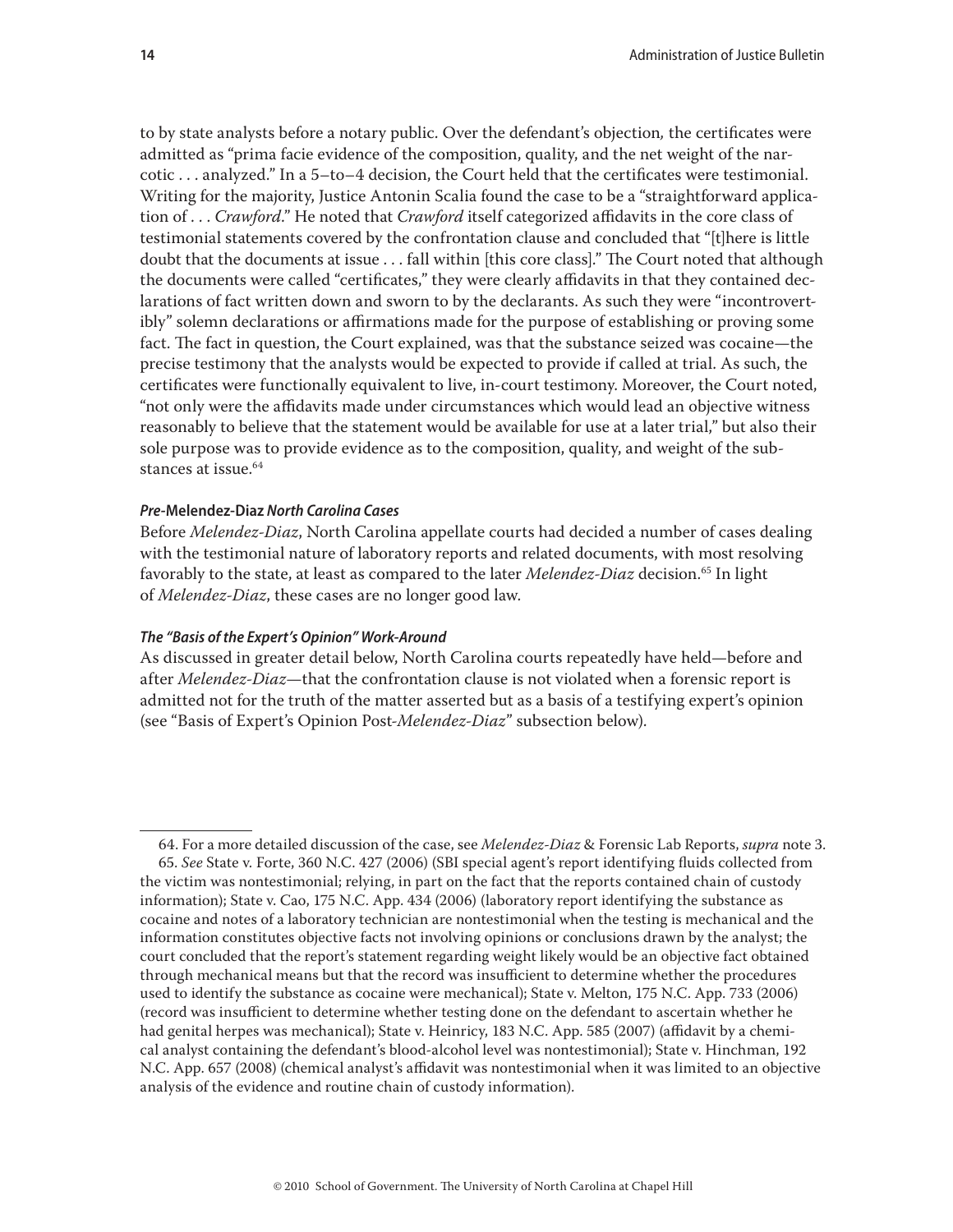## <span id="page-14-0"></span>*The "Notice and Demand" Work-Around*

The North Carolina General Assembly responded to *Melendez-Diaz* by amending existing and adopting new notice and demand statutes (see the "Notice and Demand Statutes" subsection below). Briefly put, these statutes set up a mechanism for the state to obtain a defendant's waiver of his or her confrontation rights with respect to certain forensic reports.

## **Medical Reports and Records**

*Melendez-Diaz* indicated that "medical reports created for treatment purposes . . . would not be testimonial under our decision today."66 However, if the medical record was prepared not for treatment purposes but at the request of a law enforcement officer, for example, a blood draw solely to determine blood-alcohol level, an issue of police agency arises. (See "Other Statements to Police Agents" subsection above.)

## **Other Business and Public Records**

*Crawford* offered business records as an example of nontestimonial evidence.67 In *Melendez-Diaz*, the Court was careful to clarify: "Business and public records are generally admissible absent confrontation not because they qualify under an exception to the hearsay rules, but because—having been created for the administration of an entity's affairs and not for the purpose of establishing or proving some fact at trial—they are not testimonial."<sup>68</sup> Also, the Court has suggested that documents created to establish guilt are testimonial, whereas those unrelated to guilt or innocence are nontestimonial*.* 69

#### *Records Regarding Equipment Maintenance*

*Melendez-Diaz* stated that "documents prepared in the regular course of equipment maintenance may well qualify as nontestimonial records."<sup>70</sup> This statement is in accord with many post-*Crawford* cases from around the country.71

<sup>66.</sup> *Melendez-Diaz*, slip op. at 6 n.2; *see also* State v. Smith, \_\_\_ N.C. App. \_\_\_, 673 S.E.2d 168 (2009) (unpublished) (hospital reports and notes prepared for purposes of treating the patient were nontestimonial business records).

<sup>67.</sup> Crawford v. Washington, 541 U.S. 36, 56 (2004) (business records are "by their nature" not testimonial).

<sup>68.</sup> *Melendez-Diaz*, slip op. at 18; *see also Crawford*, 541 U.S. at 61 (confrontation rights cannot turn on the "vagaries" of state evidence rules).

<sup>69.</sup> *See* Davis v. Washington, 547 U.S. 813, 825 (2006) (citing *Dowdell v. United States*, 221 U.S. 325 (1911), and describing it as holding that "facts regarding [the] conduct of [a] prior trial certified to by the judge, the clerk of court, and the official reporter did not relate to the defendants' guilt or innocence and hence were not statements of 'witnesses' under the Confrontation Clause"). *Compare* Melendez-Diaz v. Massachusetts, 557 U.S. (June 25, 2009) (report identifying a substance as a controlled substance in a drug case—a fact that established guilt—is testimonial), *with id.* at slip op. at 5 n.1 (maintenance records on testing equipment—which do not go to guilt—are nontestimonial).

<sup>70.</sup> *Melendez-Diaz*, slip op. at 5 n.1.

<sup>71.</sup> *See* Emerging Issues, *supra* note 3, at 17–18.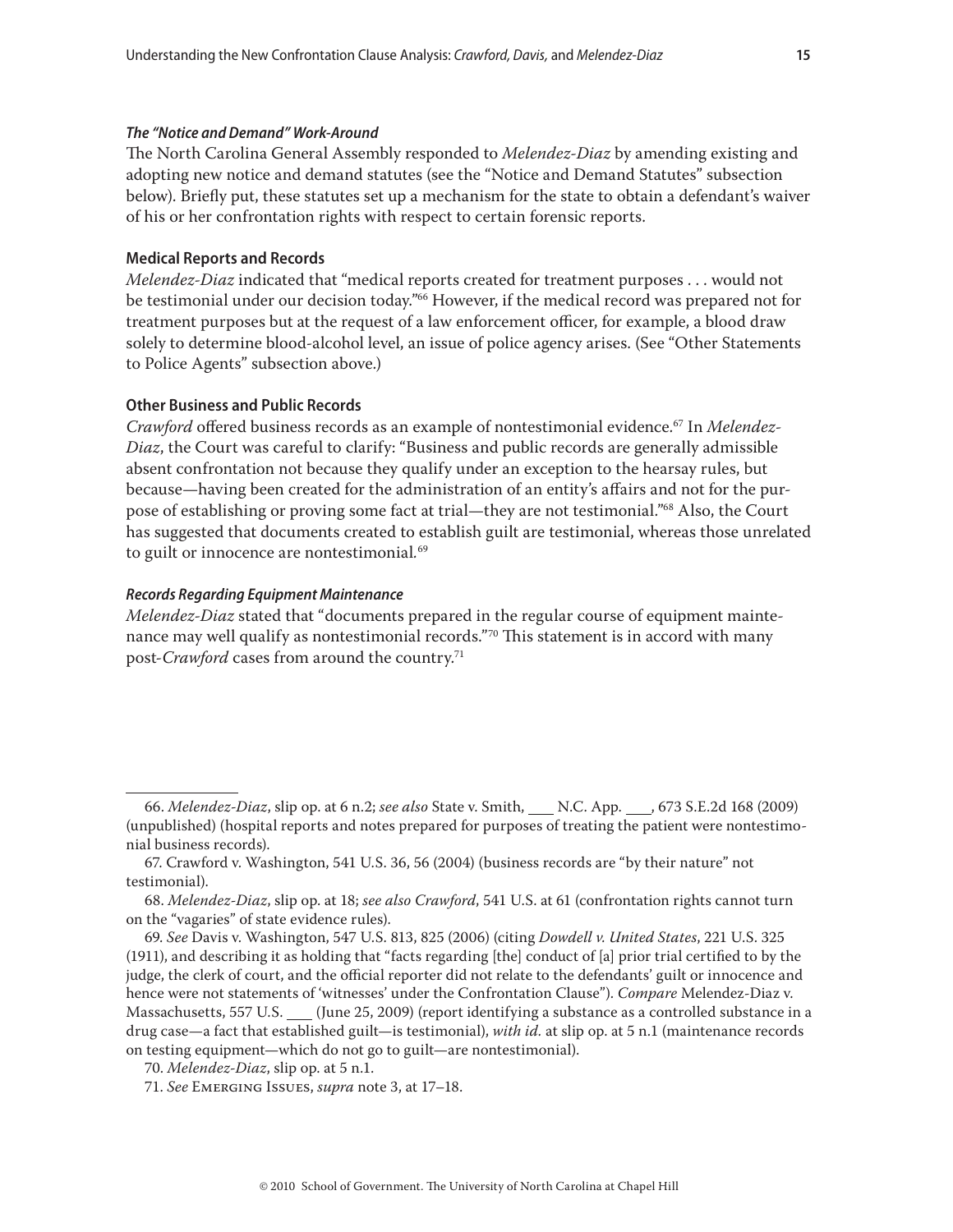#### <span id="page-15-0"></span>*Police Reports*

*Melendez-Diaz* suggests that when police reports are used to establish a fact at trial they are testimonial.72

#### *Fingerprint Cards*

In one pre-*Melendez-Diaz* case, the North Carolina Court of Appeals held, with little analysis, that a fingerprint card contained in the Automated Fingerprint Identification System (AFIS) database was a nontestimonial business record.73 After *Melendez-Diaz*, a report of a comparison between a fingerprint taken from the crime scene and an AFIS card used to identify the perpetrator is almost certainly testimonial. However, it is not clear how *Melendez-*Diaz applies to the fingerprint card itself. Of course, if the fingerprint card is admitted not for its truth but as a basis of a testifying expert's opinion as to identity, it falls within an exception to *Crawford*. (See subsection "Offered for a Purpose Other Than the Truth of the Matter Asserted" below.)

#### *911 Event Logs*

In another pre-*Melendez-Diaz* case, the North Carolina Court of Appeals cited the now discredited *State v. Forte* case<sup>74</sup> and held that a 911 event log was a nontestimonial business record.<sup>75</sup> The log detailed the timeline of a 911 call and the law enforcement response to it.<sup>76</sup> To the extent that such a log is kept for administrative purposes and not to establish guilt at trial, the state may be able to argue that such logs are nontestimonial even after *Melendez-Diaz.* However, if such logs are determined to be like police reports, they probably will be held to be testimonial.<sup>77</sup>

#### *Private Security Firm Records*

In *State v. Hewson*, 78 again relying on *Forte*, the North Carolina Court of Appeals held that a "pass on information form" used by security guards in the victim's neighborhood was a nontestimonial business record. The forms were used by the guards to stay informed about neighborhood events. Analysis of the testimonial nature of such records after *Melendez-Diaz* likely will proceed as with 911 event logs (see previous subsection).

#### *Detention Center Incident Reports*

In a pre-*Melendez-Diaz* case, the North Carolina Supreme Court held that detention center incident reports were nontestimonial.<sup>79</sup> The court reasoned that the reports were created as internal documents concerning administration of the detention center, not for use in later legal proceedings. This analysis appears consistent with classifying business records "created for the

<sup>72.</sup> *See Melendez-Diaz*, slip op. at 10 (officer's investigative report describing the crime scene is testimonial).

<sup>73.</sup> State v. Windley, 173 N.C. App. 187 (2005).

<sup>74.</sup> *See* the "Pre-*Melendez-Diaz* North Carolina Cases" subsection above discussing why *Forte* is no longer good law.

<sup>75.</sup> State v. Hewson, 182 N.C. App. 196 (2007).

<sup>76.</sup> *Id*. at 201.

<sup>77.</sup> *See Melendez-Diaz*, slip op. at 10 (officer's investigative report describing the crime scene is testimonial).

<sup>78. 182</sup> N.C. App. 196 (2007).

<sup>79.</sup> State v. Raines, 362 N.C. 1 (2007).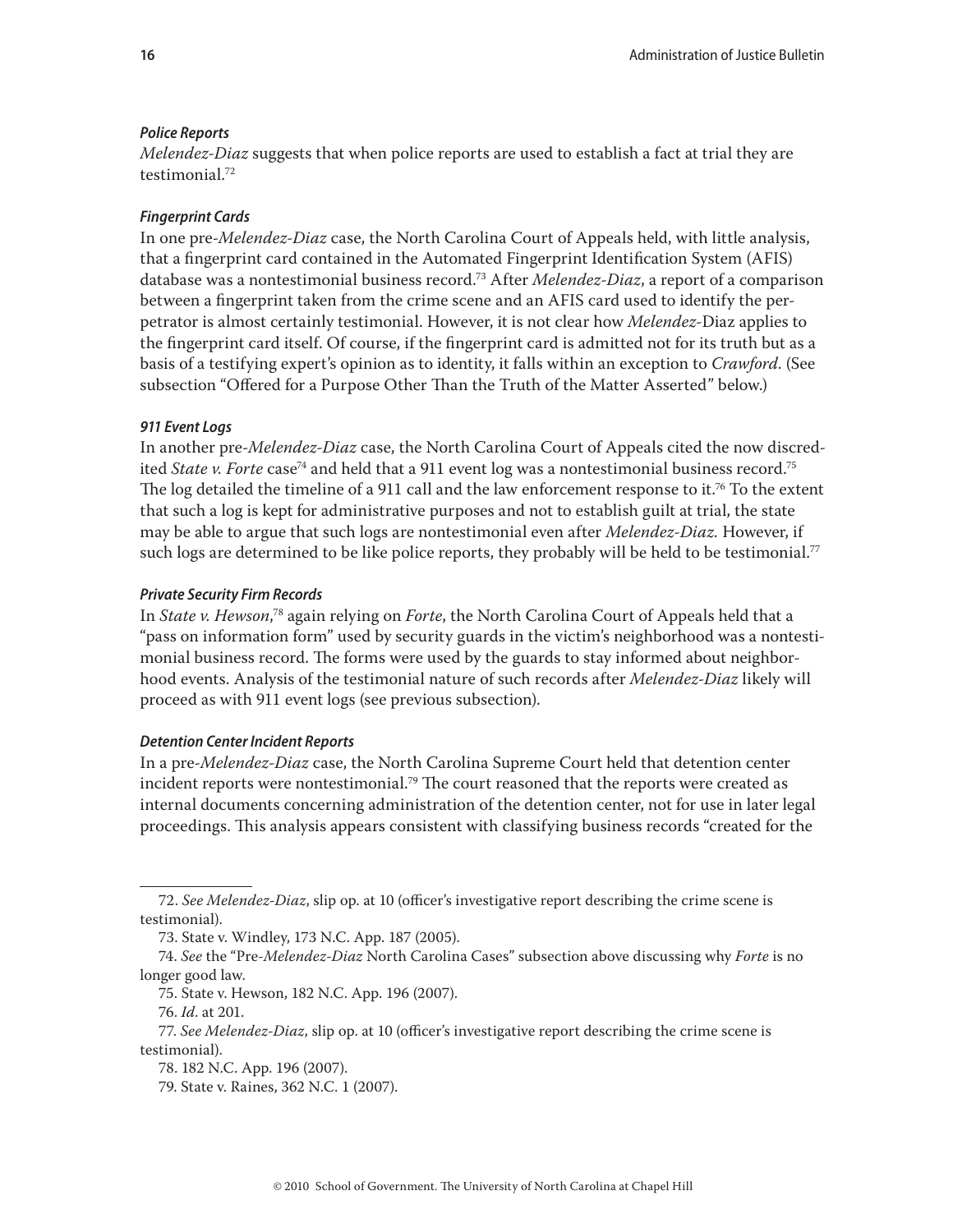<span id="page-16-0"></span>administration of an entity's affairs" as nontestimonial and those created for the purpose of establishing or proving a fact at trial as testimonial*.* 80

## *Certificates of Nonexistence of Records*

*Melendez-Diaz* indicates that certificates of nonexistence of records are testimonial.<sup>81</sup> An example of a certificate of nonexistence of record (from an identity fraud case involving an allegedly fraudulent driver's license) is a certificate from a DMV employee stating that there is no record of the defendant ever having been issued a North Carolina driver's license.

## *Court Records*

The United States Supreme Court has suggested that statements regarding a prior trial that do not relate to the defendant's guilt or innocence are nontestimonial.<sup>82</sup>

#### **Chain of Custody Evidence**

*Melendez-Diaz* indicates that chain of custody information is testimonial.<sup>83</sup> However, the majority took issue with the dissent's assertion that "anyone whose testimony may be relevant in establishing the chain of custody  $\dots$  must appear in person as part of the prosecution's case." $84$ It noted that while the state has to establish a chain of custody, gaps go to the weight of the evidence, not its admissibility.<sup>85</sup> It concluded: "It is up to the prosecution to decide what steps in the chain of custody are so crucial as to require evidence; but what testimony *is* introduced must (if the defendant objects) be introduced live."86 This language from *Melendez-Diaz* calls into question earlier North Carolina cases suggesting that chain of custody information is nontestimonial.87

Finally, North Carolina has several notice and demand statutes pertaining to chain of custody information. As discussed in the "Notice and Demand Statutes" subsection below, these statutes set up procedures by which the state can secure a waiver by the defendant of confrontation clause rights with regard to chain of custody evidence.

85. *Id*.

86. *Id*; see also State v. Biggs, \_\_\_\_ N.C. App. \_\_\_, 680 S.E.2d 901 (2009) (unpublished) (the defendant's confrontation clause rights were not violated when the state called only one of two officers who were present when the victim's blood was collected and did not call the nurse who drew the blood; to establish chain of custody, the state called a detective who testified that he was present when the sample was taken, he immediately received the sample from the other detective present and who signed for the sample, he kept the sample securely in a locker, and he transported it to the lab for analysis).

87. *See* State v. Forte, 360 N.C. 427 (2006) (SBI special agent's report identifying fluids collected from the victim was nontestimonial; relying, in part, on the fact that the reports contained chain of custody information); State v. Hinchman, 192 N.C. App. 657 (2008) (chemical analyst's affidavit was nontestimonial when it was limited to an objective analysis of the evidence and routine chain of custody information).

<sup>80.</sup> *Melendez-Diaz*, slip op. at 18.

<sup>81.</sup> *Id*. at 17.

<sup>82.</sup> Davis v. Washington, 547 U.S. 813, 825 (2006) (citing *Dowdell v. United States*, 221 U.S. 325 (1911), for the proposition that facts regarding the conduct of a prior trial certified to by the judge, the clerk of court, and the official reporter did not relate to the defendant's guilt or innocence and thus were nontestimonial); *Melendez-Diaz*, slip op. at 17 n.8 (same).

<sup>83.</sup> *Melendez-Diaz*, slip op. at 5 n.1.

<sup>84.</sup> *Id.*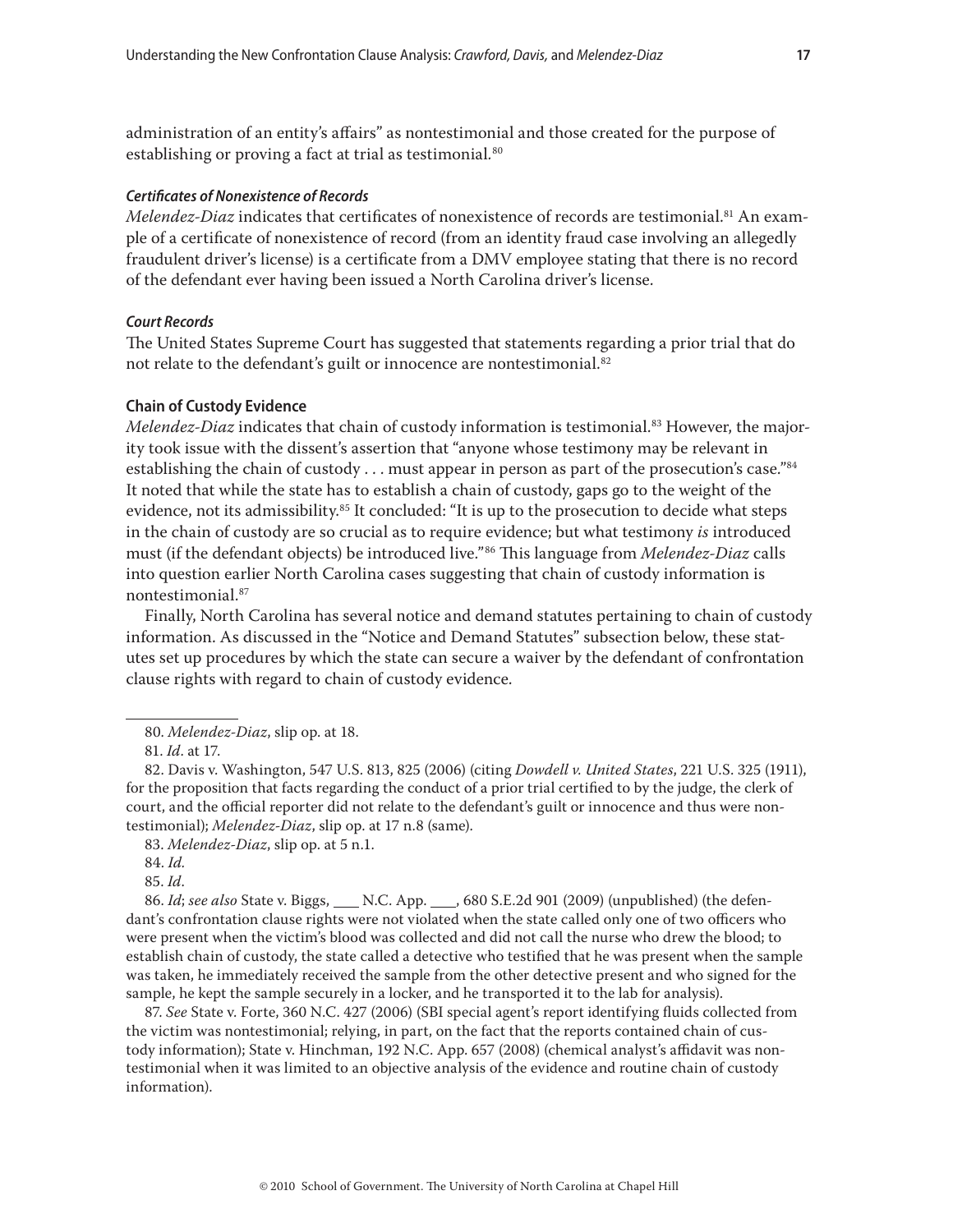## <span id="page-17-0"></span>**Exceptions to the** *Crawford* **Rule**

## **Offered for a Purpose Other Than the Truth of the Matter Asserted**

*Crawford* comes into play only when the state seeks to introduce a hearsay statement into evidence. If the statement is offered for a purpose other than the truth of the matter asserted, it is not hearsay and there is no *Crawford* issue.<sup>88</sup> This category of evidence is not technically an exception from the *Crawford* rule; it is more precise to say that it is not covered by the *Crawford* rule.

## *Basis of Expert's Opinion Post-***Melendez-Diaz**

As noted above, *Melendez-Diaz* held that forensic reports are testimonial and subject to the *Crawford* rule. Given the number of cases involving forensic reports and, in some instances, the number of analysts who prepare reports on a single piece of evidence, *Melendez-Diaz* created logistical problems for the state in terms of being able to produce laboratory analysts at trial. Two developments mitigate this problem. First, North Carolina's new and amended notice and demand statutes (discussed in the "Notice and Demand Statutes" subsection below). These statutes set up procedures by which the state can procure a defendant's waiver of confrontation clause rights as to certain forensic reports. Second, North Carolina cases have held that when a report of a nontestifying analyst is used only as the basis of a testifying expert's opinion and is not offered for the truth of the matter asserted, *Crawford* does not apply.<sup>89</sup> These cases are in accord with the post-*Crawford*, pre-*Melendez-Diaz* North Carolina decisions.90 Note that for this exception to apply, the state must produce an expert who testifies to an opinion that reasonably relies on the forensic report, as opposed to simply reading the underlying report into evidence.<sup>91</sup>

90. *See* State v. Little, 188 N.C. App. 152 (2008) (no confrontation clause violation when the state's expert testified to an opinion formed after reviewing DNA analysis performed by nontestifying colleague); State v. Thompson, 188 N.C. App. 102 (2008) (same: chemical laboratory test); State v. Pettis, 186 N.C. App. 116 (2007) (same: DNA tests); State v. Hocutt, 177 N.C. App. 341 (2006) (same: DNA tests); State v. Shelly, 176 N.C. App. 575 (2006) (same: gunshot residue tests); State v. Durham, 176 N.C. App. 239 (2006) (same: autopsy); State v. Bunn, 173 N.C. App. 729 (2005) (same: chemical analyses of drugs); State v. Bethea, 173 N.C. App. 43 (2005) (same: forensic firearms identification); State v. Watts, 172 N.C. App. 58 (2005) (same: DNA analysis); State v. Lyles, 172 N.C. App. 323 (2005) (same: analysis of drugs); State v. Delaney, 171 N.C. App. 141 (2005) (same: analyses of drugs); State v. Walker, 170 N.C. App. 632 (2005) (same: ballistics report).

91. *See* State v. Locklear, 363 N.C. 438 (2009) (a *Crawford* violation occurred when the trial court admitted opinion testimony of two nontestifying experts regarding a victim's cause of death and identity; the testimony was admitted through the chief medical examiner, an expert in forensic pathology, who appeared to have read the reports of the nontestifying experts into evidence rather than testify to an independent opinion based on facts or data reasonable relied upon by experts in the field; for a more

<sup>88.</sup> Crawford v. Washington, 541 U.S. 36, 59 (2004) ("The [Confrontation] Clause does not bar the use of testimonial statements for purposes other than establishing the truth of the matter asserted.").

<sup>89.</sup> State v. Mobley, \_\_\_\_ N.C. App. \_\_\_, 684 S.E.2d 508 (2009) (no *Crawford* violation occurred when a substitute analyst testified to her own expert opinion, formed after reviewing data and reports prepared by nontestifying expert; for a more detailed discussion of this case, see *State v. Mobley* Blog Post, supra note 3; State v. Hough, \_\_\_ N.C. App. \_\_\_, \_\_\_ S.E.2d \_\_\_ (Mar. 2, 2010) (following *Mobley* and holding that no *Crawford* violation occurred when reports by nontestifying analyst as to composition and weight of controlled substances were admitted as the basis of a testifying expert's opinion on those matters; the testifying expert performed the peer review of the underlying reports, and the underlying reports were offered not for their truth but as the basis of the testifying expert's opinion).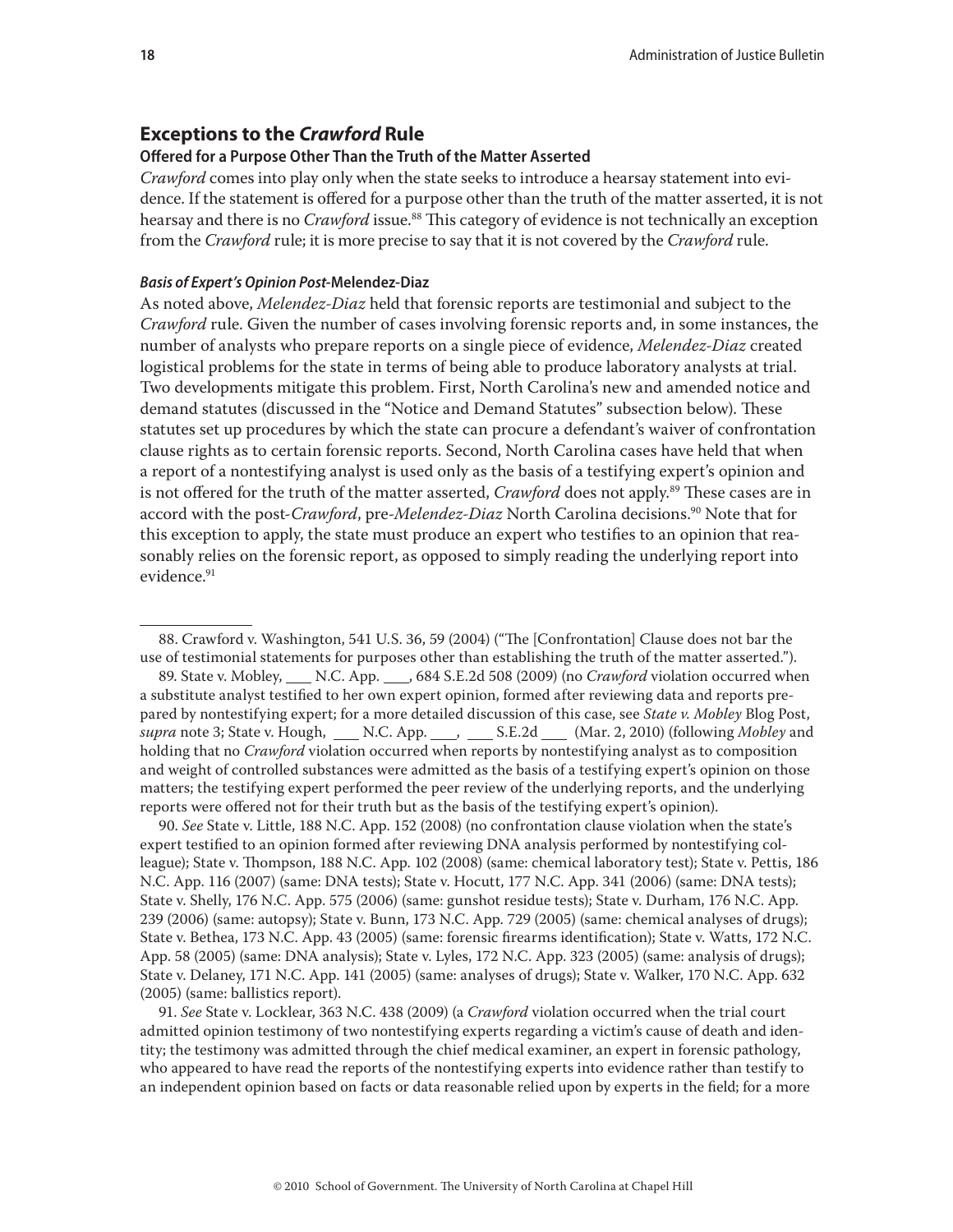#### <span id="page-18-0"></span>*To Explain the Course of an Investigation*

Sometimes statements of a nontestifying declarant are admitted to explain an officer's action or the course of an investigation. When this is the case, the statements are not admitted for their truth and there is no *Crawford* issue.<sup>92</sup>

## *To Explain a Listener's Reaction or Response to the Statements*

If statements are introduced not for their truth but to show a listener's reaction or response, there is no confrontation issue. $93$ 

#### *As Illustrative Evidence*

One unpublished North Carolina case held that when evidence is admitted as illustrative evidence, it is not admitted for the truth of the matter asserted and the confrontation clause is not implicated.94

detailed discussion of this case, see *State v. Locklear* Blog Post, *supra* note 3; State v. Galindo, N.C. App. 683 S.E.2d 785 (2009) (a *Crawford* violation occurred when the state's expert, in a drug trafficking case, gave an opinion as to the weight of the cocaine at issue based "solely" on a laboratory report by a nontestifying analyst; for a more detailed discussion of this case, see *Galindo* Blog Post, *supra* note 3; *see also* State v. Conley, N.C. App. S.E.2d (Jan. 19, 2010) (unpublished) (confrontation clause violation occurred when the state's expert in forensic glass analysis offered testimony based on testing done by a nontestifying analyst; the testifying expert's "conclusions were not formed through any sort of independent review and analysis on the part of [the testifying expert] as required under our holding in *Mobley*; rather, the record shows that [the expert] merely summarized [the nontestifying expert's] findings").

92. State v. Batchelor,  $N.C.$  App.  $S.E.2d$   $(Mar. 2, 2010)$  (statements of a nontestifying informant to a police officer were nontestimonial; statements were offered not for their truth but rather to explain the officer's actions); State v. Hodges, \_\_\_ N.C. App. \_\_\_, 672 S.E.2d 724 (2009) (declarant's consent to search vehicle was nontestimonial because it was admitted to show why the officer believed he could and did search the vehicle); State v. Tate, 187 N.C. App. 593 (2007) (declarant's identification of "Fats" as the defendant was not offered for the truth but rather to explain subsequent actions of officers in the investigation); State v. Wiggins, 185 N.C. App. 376 (2007) (informant's statements offered not for their truth but to explain how the investigation unfolded, why the defendants were under surveillance, and why an officer followed a vehicle; noting that a limiting instruction was given); State v. Leyva, 181 N.C. App. 491 (2007) (to explain the officers' presence at a location).

93. State v. Miller, N.C. App. , 676 S.E.2d 546 (2009) (purported statements of co-defendants and others contained in the detectives' questions posed to the defendant were not offered to prove the truth of the matters asserted but to show the effect they had on defendant and his response; the defendant originally denied all knowledge of the events but when confronted with statements from others that implicated him, the defendant, knowing about the plan to rob the victim, admitted that he was present at the scene and that he went to the victim's house with the intent of robbing him); State v. Byers, 175 N.C. App. 280 (2006) (statement offered to explain why witness ran, sought law enforcement assistance, and declined to confront defendant single-handedly).

94. State v. Larson, 189 N.C. App. 211 (2008) (unpublished) (drawings of child sexual assault victim to illustrate and explain the witness's testimony).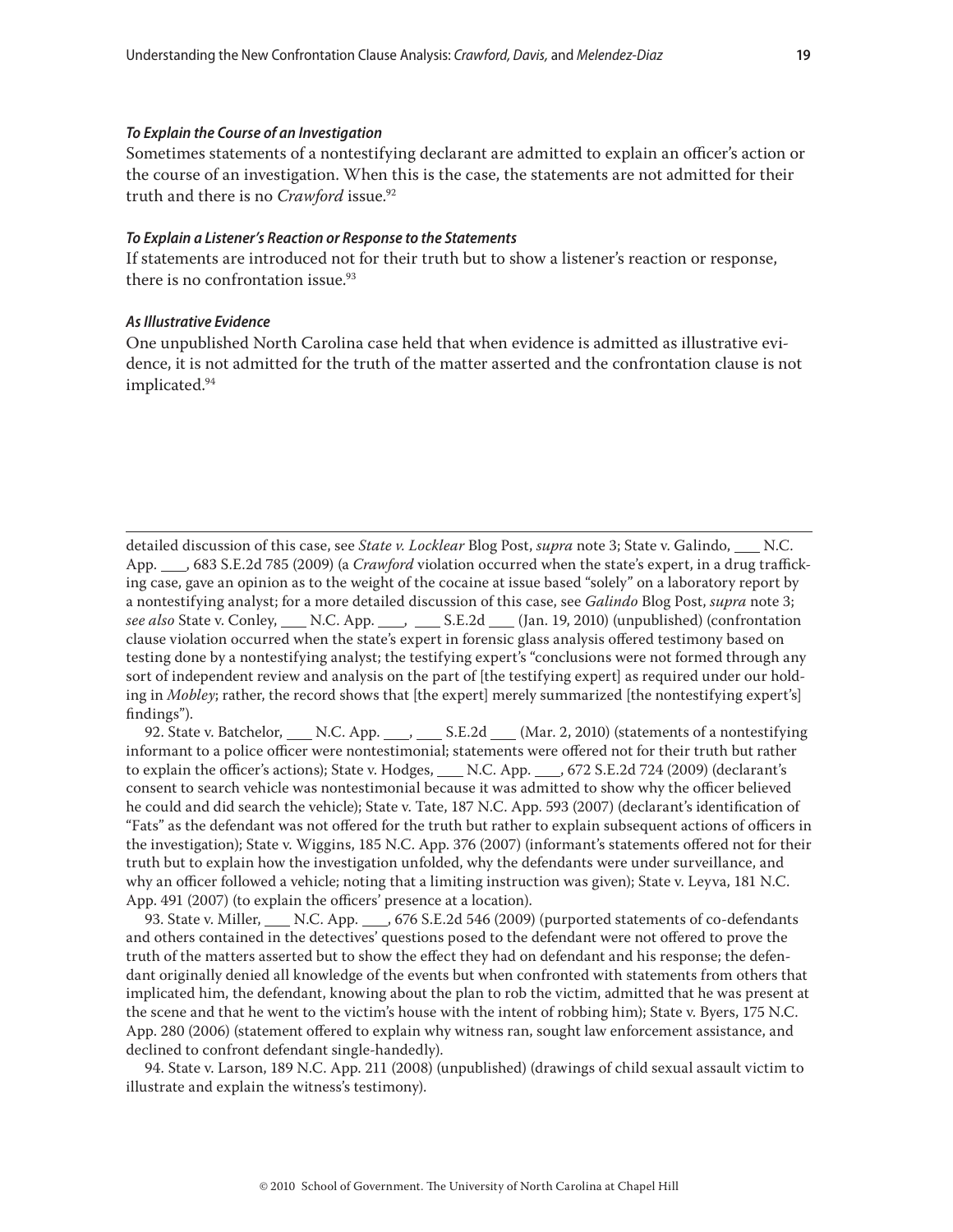## <span id="page-19-0"></span>*For Corroboration*

When evidence is admitted for purposes of corroboration, it is not admitted for the truth of the matter asserted and thus presents no *Crawford* issue.<sup>95</sup>

#### *Limiting Instructions*

When evidence is admitted for a limited purpose, a limiting instruction should be given.<sup>96</sup>

## **Forfeiture by Wrongdoing**

The United States Supreme Court has recognized a forfeiture by wrongdoing exception to the confrontation clause that extinguishes confrontation claims on the equitable grounds that a person should not be able to benefit from his or her wrongdoing.<sup>97</sup> Forfeiture by wrongdoing applies when a defendant engages in a wrongful act that prevents the witness from testifying, such as threatening, killing, or bribing the witness.<sup>98</sup> When the doctrine applies, the defendant is deemed to have forfeited his or her confrontation clause rights. Put another way, if the defendant is responsible for the witness's absence at trial, he or she cannot complain of that absence.

## *Intent to Silence Required*

In *Giles v. California*,'' the United States Supreme Court held that for the doctrine of forfeiture by wrongdoing to apply, the prosecution must establish that the defendant engaged in the wrongdoing with an intent to silence the witness. It is not enough that the defendant engaged in a wrongful act, for example, killing the witness; the act must have been undertaken with an intent to make the witness unavailable for trial.

## *Conduct Triggering Forfeiture*

Examples of conduct that likely will result in a finding of forfeiture include the defendant threatening, killing, or bribing a witness.<sup>100</sup> However, *Giles* suggests that the doctrine has broader reach. Addressing domestic violence, the Court stated:

Acts of domestic violence often are intended to dissuade a victim from resorting to outside help, and include conduct designed to prevent testimony to police officers or cooperation in criminal prosecutions. Where such an abusive relationship culminates in murder, the evidence may support a finding that the crime expressed the intent to isolate the victim and to stop her from reporting abuse to the authorities or cooperating with a criminal prosecution—rendering her prior statements admissible under the forfeiture doctrine. Earlier abuse, or

<sup>95.</sup> State v. Walker, 170 N.C. App. 632 (2005) (report of nontestifying agent who performed ballistics analysis corroborated testimony of testifying expert); *see also* State v. Cannady, 187 N.C. App. 813 (2007) (unpublished) (following *Walker* with regard to analysis of controlled substances).

<sup>96.</sup> N.C. R. Evid. 105; *see also Wiggins*, 185 N.C. App. 376 (noting that a limiting instruction was given when evidence was admitted for a limited purpose).

<sup>97.</sup> Giles v. California, 128 S. Ct. 2678 (2008); Crawford v. Washington, 541 U.S. 36, 62 (2004); Davis v. Washington, 547 U.S. 813, 833 (2006); *see also* State v. Lewis, 361 N.C. 541, 549 (2007) (inviting application of the doctrine on retrial).

<sup>98.</sup> *Giles*, 128 S. Ct. at 2686.

<sup>99. 128</sup> S. Ct. 2678 (2008).

<sup>100.</sup> *Id*. at 2686.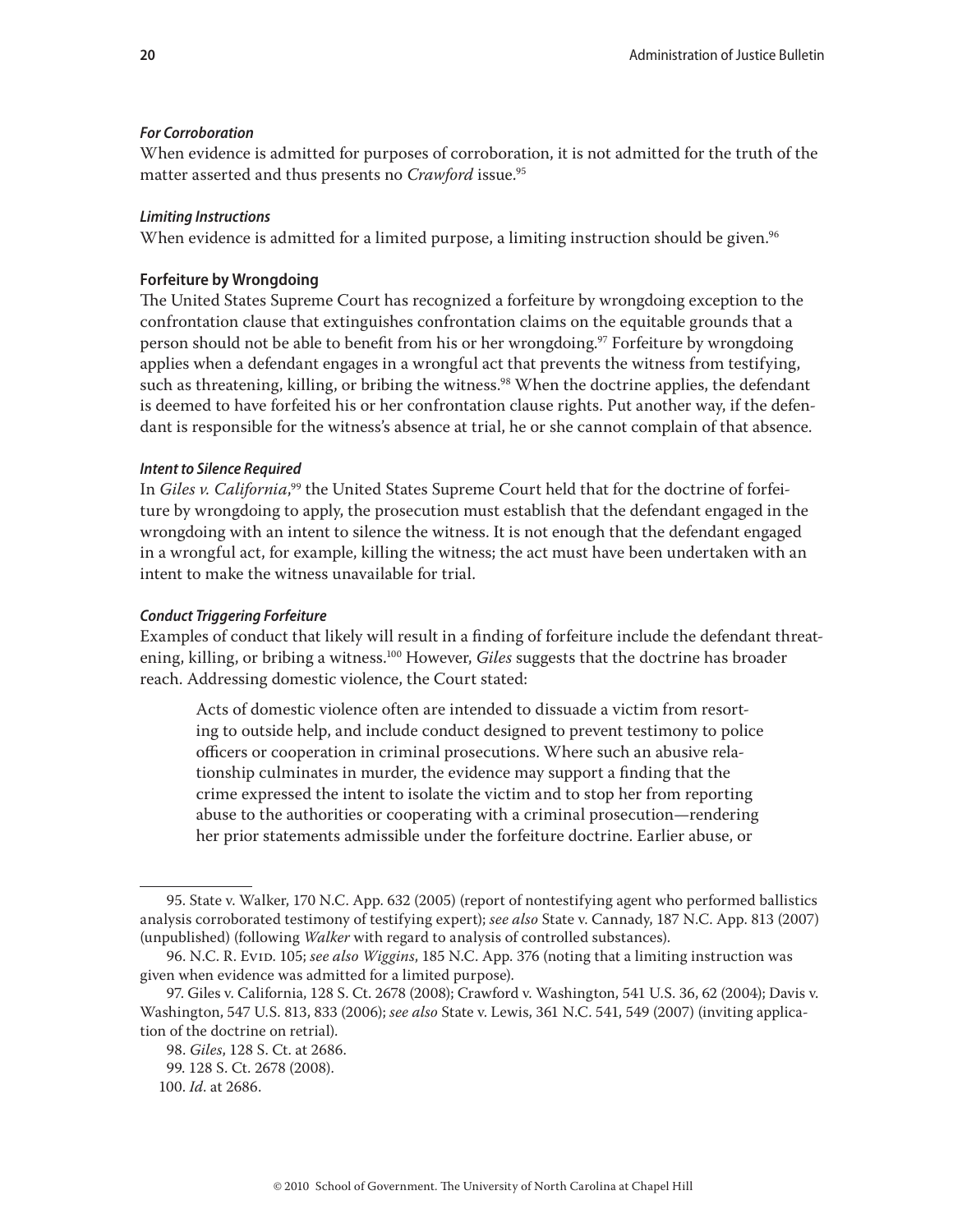<span id="page-20-0"></span>threats of abuse, intended to dissuade the victim from resorting to outside help would be highly relevant to this inquiry, as would evidence of ongoing criminal proceedings at which the victim would have been expected to testify.101

#### *Wrongdoing by Intermediaries*

The *Giles* Court also suggested that forfeiture applies not only when the defendant personally engages in the wrongdoing that brings about the witness's absence but also when the defendant "uses an intermediary for the purpose of making a witness absent."102

#### *Procedural Issues*

*Hearing*. When the state argues for application of forfeiture by wrongdoing, a hearing may be required. There is some support for the argument that at a hearing, the trial judge may consider hearsay evidence, including the unavailable witness's out-of-court statements.<sup>103</sup>

*Standard*. Although the United States Supreme Court has not ruled on the issue, most courts apply a preponderance of the evidence standard to the forfeiture by wrongdoing inquiry.<sup>104</sup>

## **Dying Declarations**

Although *Crawford* acknowledged cases supporting a dying declaration exception to the confrontation clause, it declined to rule on the issue.<sup>105</sup> However, the North Carolina Court of Appeals has since recognized such an exception to the *Crawford* rule.106

## **Waiver**

Confrontation clause rights, like constitutional rights generally, may be waived.107 To be valid, a waiver of a constitutional right must be knowing, voluntary, and intelligent.<sup>108</sup>

## **Notice and Demand Statutes**

*Melendez-Diaz* indicated that states are free to adopt procedural rules governing the exercise of confrontation objections.109 The Court discussed "notice and demand" statutes as one such procedure, noting that in their simplest form these statutes require the prosecution to give the defendant notice that it intends to introduce at trial a testimonial forensic report. The defendant then has a period of time in which to object to the admission of the evidence absent the analyst's

105. Crawford v. Washington, 541 U.S. 36, 56 n.6 (2004); *see also Giles*, 128 S. Ct. at 2682 (noting that dying declarations were admitted at common law even though unconfronted).

106. State v. Bodden, 190 N.C. App. 505 (2008); State v. Calhoun, 189 N.C. App. 166 (2008).

107. Melendez-Diaz v. Massachusetts, 557 U.S. (June 25, 2009), slip op. at 8 n.3 ("The right to confrontation may, of course, be waived.").

108. Maryland v. Shatzer, 130 S. Ct. 1213 (2010).

<sup>101.</sup> *Id*. at 2693.

<sup>102.</sup> *Id.* at 2683.

<sup>103.</sup> *Davis*, 547 U.S. at 833.

<sup>104.</sup> *Cf. Giles*, 128 S. Ct. 2678 (Souter, J., concurring) (assuming that the preponderance standard governs).

<sup>109.</sup> *Melendez-Diaz*, slip op. at 8 n.3.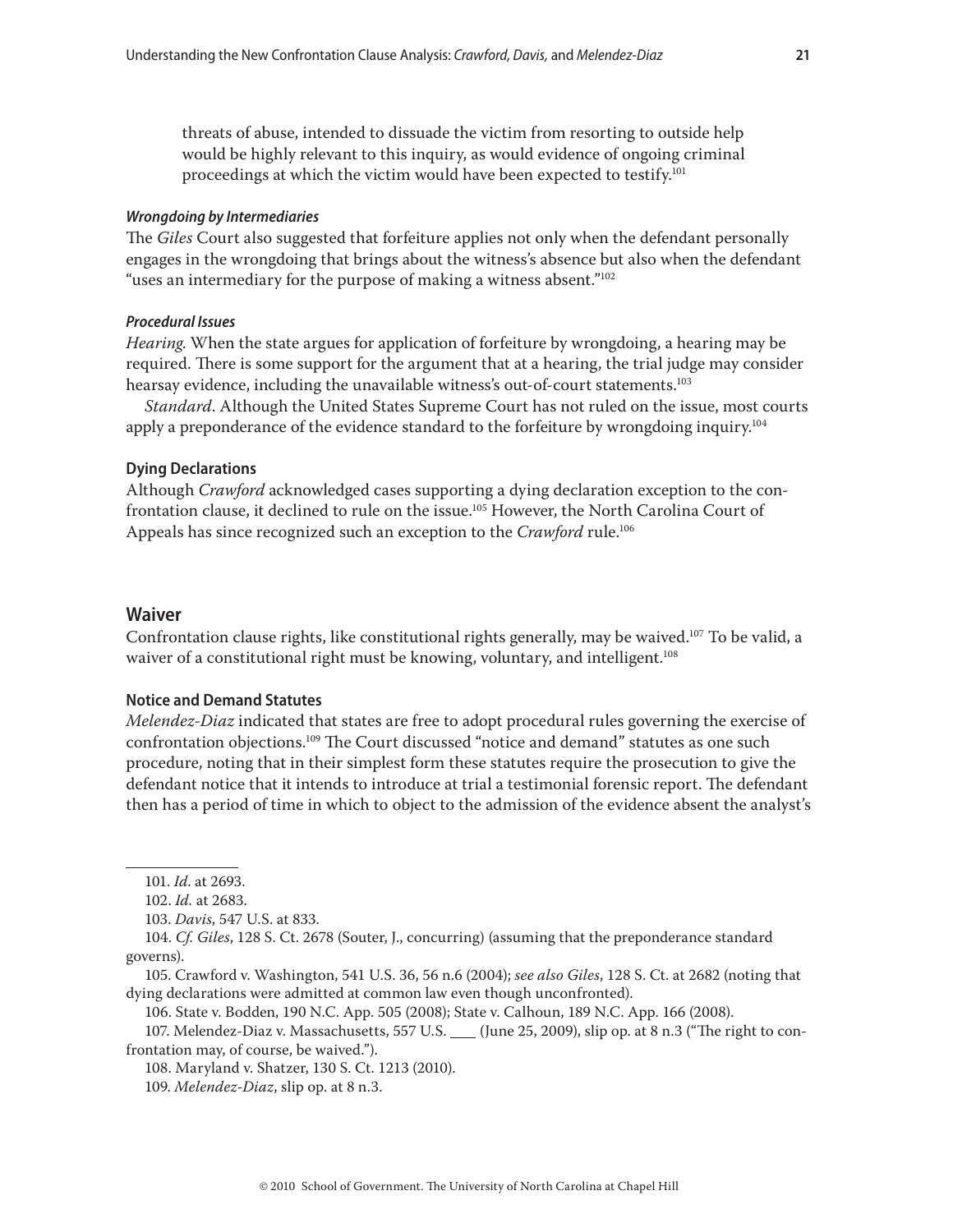<span id="page-21-0"></span>appearance live at trial.<sup>110</sup> The Court went on to note that these simple notice and demand statutes are constitutional.<sup>111</sup>

## *North Carolina's Notice and Demand Statutes*

During its 2009 session, the North Carolina General Assembly responded to *Melendez-Diaz* by passing legislation amending existing notice and demand statutes and enacting others.112 The new law became effective October 1, 2009, and applies to offenses committed on or after that date. Table 1 summarizes North Carolina's notice and demand statutes as amended by the new law and described in greater detail in the subsections that follow.

*Forensic analysis generally*. Section 8-58.20 of the North Carolina General Statutes (hereinafter G.S.) sets out a notice and demand procedure for a laboratory report of a written forensic analysis, including one of the defendant's DNA. It provides that in any criminal proceeding a laboratory report that states the results of the analysis and is signed and sworn to by the person performing the analysis is admissible in evidence without the testimony of the analyst who prepared the report. The State must give notice of its intent to use the report no later than five business days after receiving it or thirty business days before any proceeding in which the report may be used against the defendant, whichever occurs first. The defendant then has fifteen business days to file a written objection to its use. If the defense fails to file an objection, the report is admissible without the testimony of the analyst, subject to the presiding judge ruling otherwise. If an objection is filed, the special admissibility provision in the statute does not apply.

*Chain of custody for forensic analysis generally*. G.S. 8-58.20(g) contains a simple notice and demand procedure for a chain of custody statement for evidence that has been subjected to forensic testing as provided in G.S. 8-58.20. Under this subsection, the State must notify the defendant at least fifteen business days before the proceeding of its intention to introduce the statement into evidence without the testimony of the preparer and must provide the defendant with a copy of the statement. The defendant is required to file a written objection at least five business days before the proceeding. Alternatively, the State may include its notice with the laboratory report, as described above. If the defense fails to file an objection, the statement may be admitted without a personal appearance by the preparer. If an objection is made, the special admissibility provision in the statute does not apply.

*Chemical analyses of blood or urine*. G.S. 20-139.1(c1) provides for the use of chemical analyses of blood or urine in any court without the testimony of the analyst. It applies to cases tried in both district and superior courts as well as to adjudicatory hearings in juvenile court. Under this provision, the State must notify the defendant at least fifteen business days before the proceeding of its intent to introduce the report into evidence and provide a copy of the report to the defendant. The defendant has until five business days before the proceeding to file a written objection with the court. If the defendant fails to object, then the evidence may be admitted without the testimony of the analyst. If the defense objects, the special admissibility provision in the statute does not apply. As of this writing, the North Carolina Administrative Office of the Courts (AOC) was working on a new form to implement this statute.

<sup>110.</sup> *Id*. at 21.

<sup>111.</sup> *Id.* at 22 n.12; *see also* State v. Steele, \_\_\_\_ N.C. App. \_\_\_, \_\_\_ S.E.2d \_\_\_ (Jan. 5, 2010) (notice and demand statute in G.S. 90-95(g) is constitutional under *Melendez-Diaz*).

<sup>112.</sup> S.L. 2009-473 (S 252); *see* General Assembly's Response to *Melendez-Diaz*, *supra* note 3, for a detailed discussion.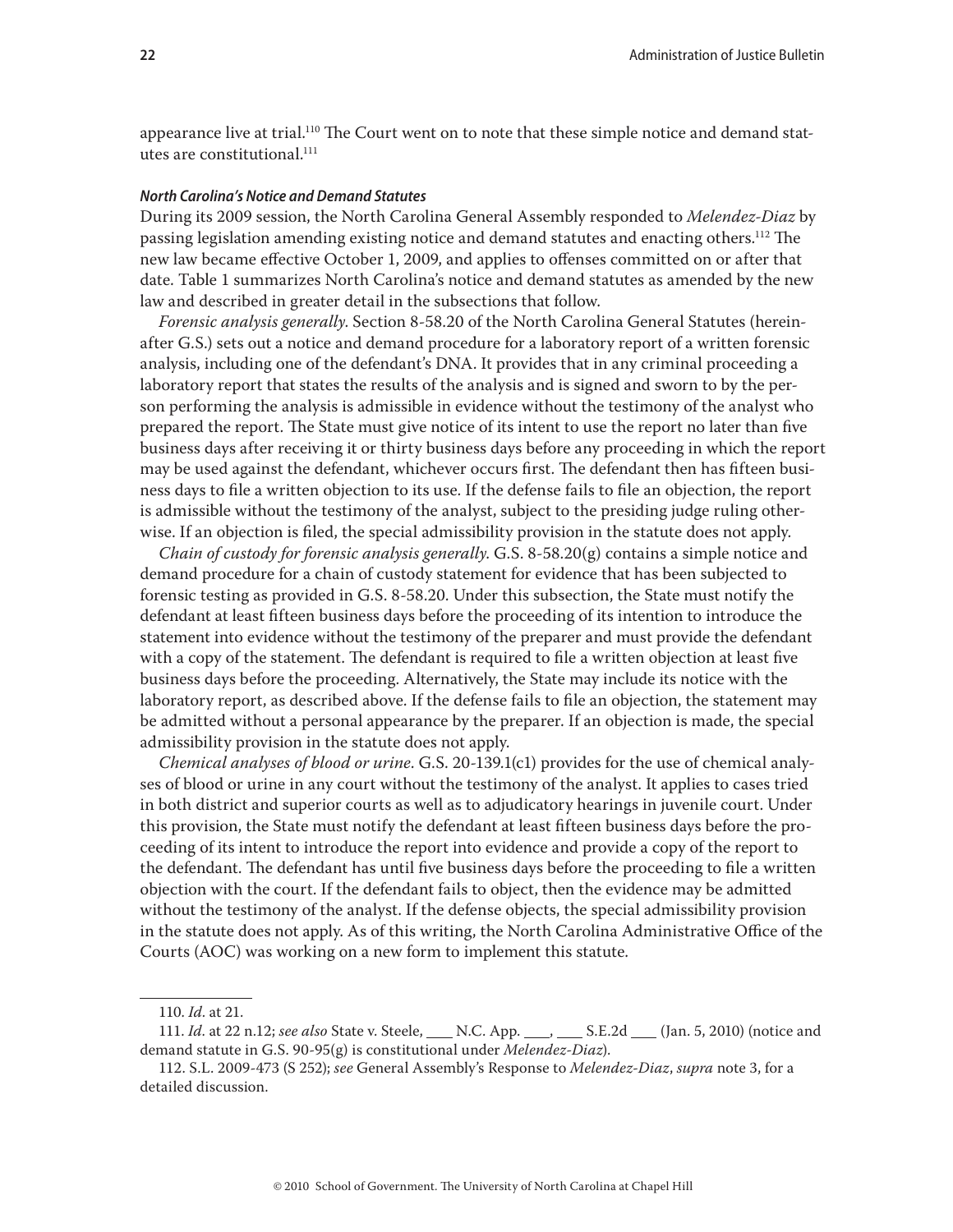| <b>Statute</b>             | <b>Relevant Evidence</b>                                                      | Proceedings                                                                                           | Time for State's<br><b>Notice</b>                                                                                 | <b>Time for Defendant's</b><br><b>Objection/Demand</b>           |
|----------------------------|-------------------------------------------------------------------------------|-------------------------------------------------------------------------------------------------------|-------------------------------------------------------------------------------------------------------------------|------------------------------------------------------------------|
| G.S. $8-58.20(a) - (f)$    | Laboratory report<br>of a written<br>forensic analysis                        | Any criminal<br>proceeding                                                                            | No later than 5<br>business days<br>after receipt or<br>30 days before<br>the proceeding,<br>whichever is earlier | Within 15<br>business days<br>of receiving the<br>State's notice |
| G.S. $8-58.20(g)$          | Chain of custody<br>statement for<br>evidence subject to<br>forensic analysis | Any criminal<br>proceeding                                                                            | At least 15 business<br>days before the<br>proceeding                                                             | At least 5 business<br>days before the<br>proceeding             |
| G.S. $20-139.1(c1)$        | Chemical analysis<br>of blood or urine                                        | Cases tried in<br>district and<br>superior court<br>and adjudicatory<br>hearings in<br>juvenile court | At least 15 business<br>days before the<br>proceeding                                                             | At least 5 business<br>days before the<br>proceeding             |
| G.S. $20-139.1(c3)$        | Chain of custody<br>statement for<br>tested blood or<br>urine                 | Cases tried in<br>district and<br>superior court<br>and adjudicatory<br>hearings in<br>juvenile court | At least 15 business<br>days before the<br>proceeding                                                             | At least 5 business<br>days before the<br>proceeding             |
| G.S. $20-139.1(e1) - (e2)$ | Chemical analyst<br>affidavit                                                 | Hearing or trial<br>in district court                                                                 | At least 15 business<br>days before the<br>proceeding                                                             | At least 5 business<br>days before the<br>proceeding             |
| G.S. $90-95(g)$            | Chemical analyses<br>in drug cases                                            | All proceedings<br>in district and<br>superior court                                                  | At least 15 business<br>days before the<br>proceeding                                                             | At least 5 business<br>days before the<br>proceeding             |
| G.S. $90-95(g1)$           | Chain of custody<br>statement in drug<br>cases                                | All proceedings<br>in district and<br>superior court                                                  | At least 15 days<br>before trial                                                                                  | At least 5 days<br>before trial                                  |

| Table 1. North Carolina's Notice and Demand Statutes |  |
|------------------------------------------------------|--|
|------------------------------------------------------|--|

Note: For offenses committed on or after October 1, 2009.

*Chain of custody for tested blood or urine*. G.S. 20-139.1(c3) creates a simple notice and demand statute for chain of custody statements for tested blood or urine. It applies in district and superior court and in adjudicatory hearings in juvenile court. The State must notify the defendant at least fifteen business days before the proceeding at which the statement will be used of its intention to introduce the statement and must provide a copy of the statement to the defendant. The defendant has until five business days before the proceeding to object. If the defendant fails to object, the statement is introduced into evidence without a personal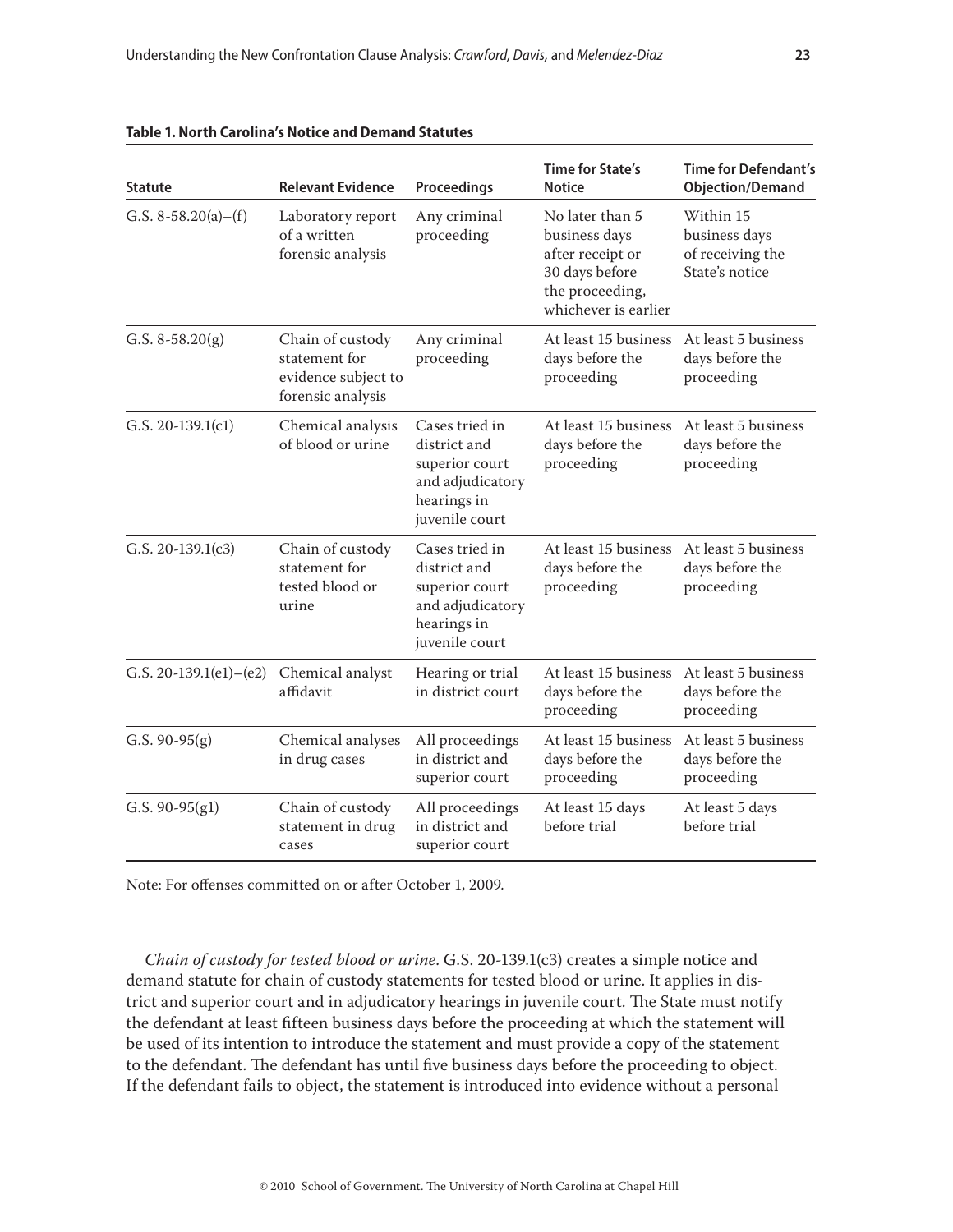appearance of the preparer. If the defense objects, the special admissibility provision in the statute does not apply. As of this writing, the AOC was working on a new form to implement this statute.

*Chemical analyst's affidavit in district court*. G.S. 20-139.1(e1) provides for the use of a chemical analyst's affidavit in district court. Under this statute, a sworn affidavit is admissible in evidence, without further authentication and without the testimony of the analyst, with regard to, among other things, alcohol concentration or the presence of an impairing substance. G.S. 20-139.1(e2) sets out a simple notice and demand procedure for this evidence. Specifically, the State must provide notice to the defendant at least fifteen business days before the proceeding that it intends to use the affidavit and must provide the defendant with a copy of that document. The defendant must file a written objection to the use of the affidavit at least five business days before the proceeding at which it will be used. Failure to file an objection will be deemed a waiver of the right to object to the affidavit's admissibility. If an objection is timely filed, the special admissibility provision does not apply. However, the case must be continued until the analyst can be present and may not be dismissed due to the failure of the analyst to appear, unless the analyst willfully fails to appear after being ordered to do so by the court. As of this writing, the AOC was working on a new form to implement this statute.

*Chemical analyses in drug cases*. G.S. 90-95(g) contains a simple notice and demand procedure for the use of chemical analyses in drug cases that applies in all court proceedings. It requires the State to provide notice fifteen business days before the proceeding at which the report will be used. The defendant has until five business days before the proceeding to object. If no objection is filed, the report is admissible without the testimony of the analyst. If an objection is filed, the special admissibility provision does not apply. In *State v. Steele*, 113 the North Carolina Court of Appeals held that this notice and demand statute was constitutional under *Melendez-Diaz*. 114

*Chain of custody in drug cases*. G.S. 90-95(g1) contains a notice and demand statute that applies to chain of custody of drug evidence. Although this subsection was erroneously deleted from all 2009 Lexis/Nexis statutory publications,<sup>115</sup> it is good law. The full text of subsection (g1) is reproduced on page 25. Put simply, it provides that in order for the statement to be introduced without the testimony of the preparer, the State must notify the defendant at least fifteen days before trial of its intention to introduce the statement and must provide a copy of it to the defendant. The defendant must file an objection at least five days before trial.

#### *Implications of the New Statutes*

As noted, notice and demand statutes set up procedures by which the State may procure the defendant's waiver of his or her confrontation clause right with regard to forensic laboratory reports, chemical analyst affidavits, and certain chain of custody evidence. If a defendant declines to waive that right—by filing a timely objection—*Crawford* and *Melendez-Diaz* apply. The gold standard prosecution response to a defense objection under the notice and demand statutes is to produce the analyst in court. In impaired driving cases where the arresting officer also is the chemical analyst, this should present no particular problems. But when the analyst is,

<sup>113.</sup> N.C. App. S.E.2d (Jan. 5, 2010).

<sup>114.</sup> *See also* State v. Garibay, 177 N.C. App. 463 (2006) (unpublished) (valid waiver was procured through G.S. 90-95(g)).

<sup>115.</sup> This includes the green annotated statute books and the "Red Book," the Lexis/Nexis compilation of North Carolina criminal statutes.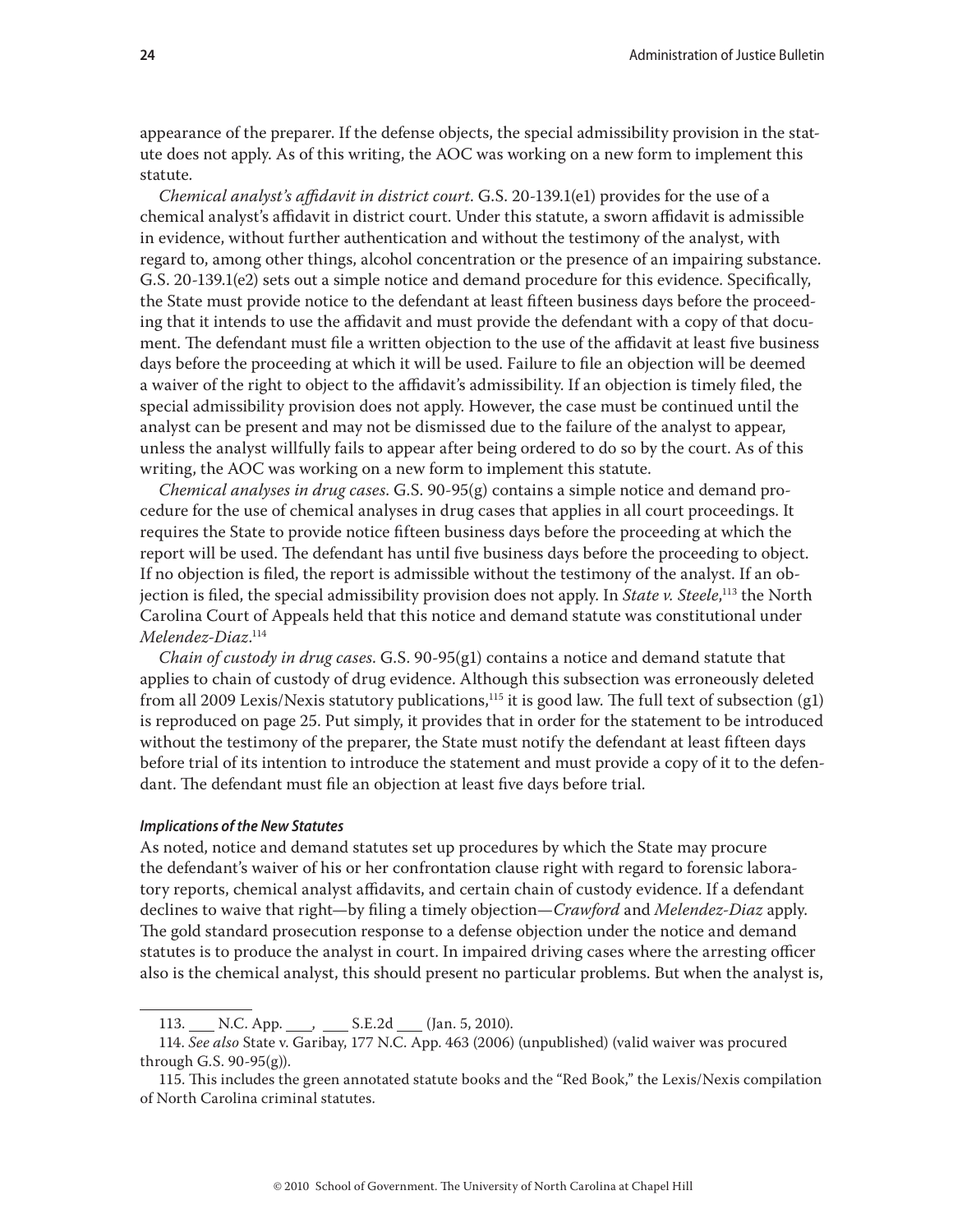#### <span id="page-24-0"></span>**Section 90-95(g1) of the North Carolina General Statutes**

- (g1) Procedure for establishing chain of custody without calling unnecessary witnesses.—
	- (1) For the purpose of establishing the chain of physical custody or control of evidence consisting of or containing a substance tested or analyzed to determine whether it is a controlled substance, a statement signed by each successive person in the chain of custody that the person delivered it to the other person indicated on or about the date stated is prima facie evidence that the person had custody and made the delivery as stated, without the necessity of a personal appearance in court by the person signing the statement.
	- (2) The statement shall contain a sufficient description of the material or its container so as to distinguish it as the particular item in question and shall state that the material was delivered in essentially the same condition as received. The statement may be placed on the same document as the report provided for in subsection (g) of this section.
	- (3) The provisions of this subsection may be utilized by the State only if:
		- a. The State notifies the defendant at least 15 days before trial of its intention to introduce the statement into evidence under this subsection and provides the defendant with a copy of the statement, and
		- b. The defendant fails to notify the State at least five days before trial that the defendant objects to the introduction of the statement into evidence.
	- (4) Nothing in this subsection precludes the right of any party to call any witness or to introduce any evidence supporting or contradicting the evidence contained in the statement.

for example, with the North Carolina State Bureau of Investigation, producing the analyst may present logistical problems that the prosecution will need to address before trial. In the event that the analyst is not available, the prosecution's fallback position will be to produce the analyst who performed peer review at the time the report was prepared or some other expert who can form an independent opinion as to the relevant issue—for example, that tests revealed the substance to be cocaine—based on facts or data reasonably relied upon by experts in the field. (See the "Basis of Expert's Opinion Post-*Melendez-Diaz*" subsection above.)

## **Failure to Call or Subpoena Witness**

The *Melendez-Diaz* Court rejected the argument that a confrontation clause objection is waived if the defendant fails to call or subpoena a witness, ruling that "the Confrontation Clause imposes a burden on the prosecution to present its witnesses, not on the defendant to bring those adverse witnesses into court."116 Any support for a contrary conclusion in *State v. Brigman*117 is now questionable.<sup>118</sup>

<sup>116.</sup> *Melendez-Diaz*, slip op. at 19; *see also* D.G. v. Louisiana, \_\_\_ S. Ct. \_\_\_ (No. 09-6208) (Mar. 1, 2010) (vacating and remanding in light of *Melendez-Diaz*, a state court decision that found no confrontation violation when the declarant was present in court but not called to the stand by the state).

<sup>117. 171</sup> N.C. App. 305 (2005)

<sup>118.</sup> *See* Emerging Issues, *supra* note 3, at 12 (discussing this aspect of *Brigman*).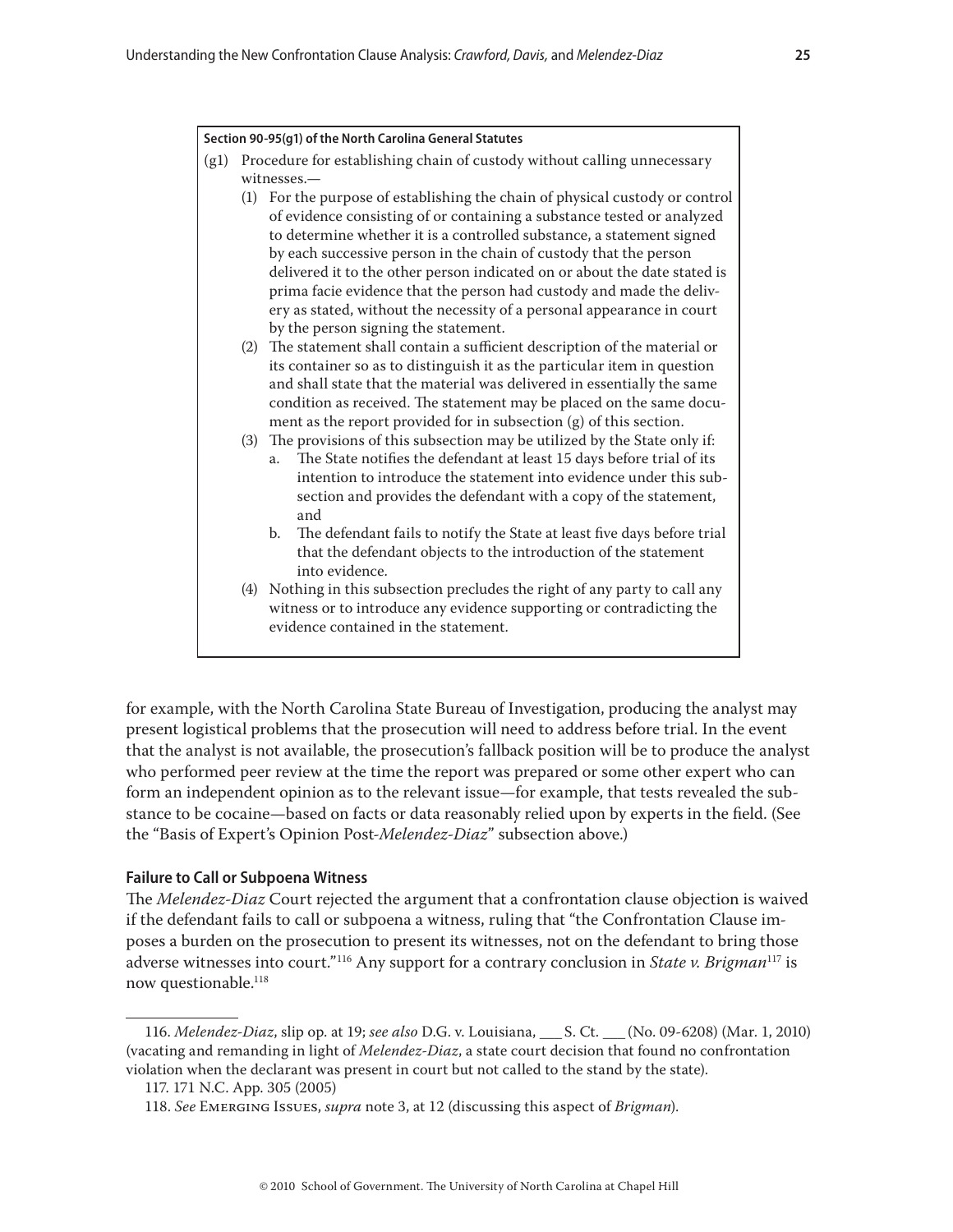<span id="page-25-0"></span>Some viewed the Court's grant of certiorari in *Briscoe v. Virginia*119 four days after *Melendez-Diaz* was decided as an indication that the Court might reconsider its position on this issue. The question presented in that case was as follows: If a state allows a prosecutor to introduce a certificate of a forensic laboratory analysis, without presenting the testimony of the analyst who prepared the certificate, does the state avoid violating the confrontation clause by providing that the accused has a right to call the analyst as his or her own witness? However, in January of 2010, the Court, in a two-sentence per curiam decision, vacated and remanded for "further proceedings not inconsistent with the opinion in *Melendez-Diaz*."120 Since that per curiam decision, the court has taken other action confirming its position on this issue.<sup>121</sup>

## **Stipulation**

In *State v. English*, 122 the North Carolina Court of Appeals held that a defendant had waived a confrontation clause challenge to a laboratory report identifying a substance as a controlled substance by stipulating to the admission of the report without further authentication or testimony.<sup>123</sup> In that case, after defense counsel stipulated to the report, the trial judge confirmed the defendant's stipulation through "extensive questioning of defendant."124

## **Unavailability**

If the statement is testimonial and the witness is not subject to cross-examination at trial, *Crawford* requires that the state show unavailability and prior opportunity to cross-examine. The case law suggests that a witness is not unavailable unless the state has made a good faith effort to obtain the witness's presence at trial.<sup>125</sup> To make the showing, the state must put on evidence to establish the steps it has taken to procure the witness for trial.<sup>126</sup>

# **Prior Opportunity to Cross-Examine**

As noted in the previous section, if the statement is testimonial and the witness is not subject to cross-examination at trial, *Crawford* requires that the state show unavailability and prior opportunity to cross-examine. If a case is being retried and the witness testified at the earlier trial, the first trial afforded the defendant a prior opportunity to cross-examine.<sup>127</sup> Whether a pretrial

127. Confrontation One Year Later, *supra* note 2, at 30–31; *see also Allen*, 179 N.C. App. 434.

<sup>119. 129</sup> S. Ct. 2858 (2009).

<sup>120.</sup> Briscoe v. Virginia, 130 S. Ct. 1316 (2010).

<sup>121.</sup> *See supra* note 116 (discussing *D.G. v. Louisiana*).

<sup>122. 171</sup> N.C. App. 277 (2005).

<sup>123.</sup> *Id*. at 283–84.

<sup>124.</sup> *Id.* at 282.

<sup>125.</sup> *See* Confrontation One Year Later, *supra* note 2, at 30 and Emerging Issues, *supra* note 3, at 27; *see also* State v. Allen, 179 N.C. App. 434 (2006) (unpublished) (state presented evidence establishing that it had made a good faith effort to obtain the presence of the witnesses).

<sup>126.</sup> *See* Confrontation One Year Later, *supra* note 2, at 30; *see also* State v. Ash, 169 N.C. App. 715 (2005) ("Without receiving evidence on or making a finding of unavailability, the trial court erred in admitting [the testimonial evidence].").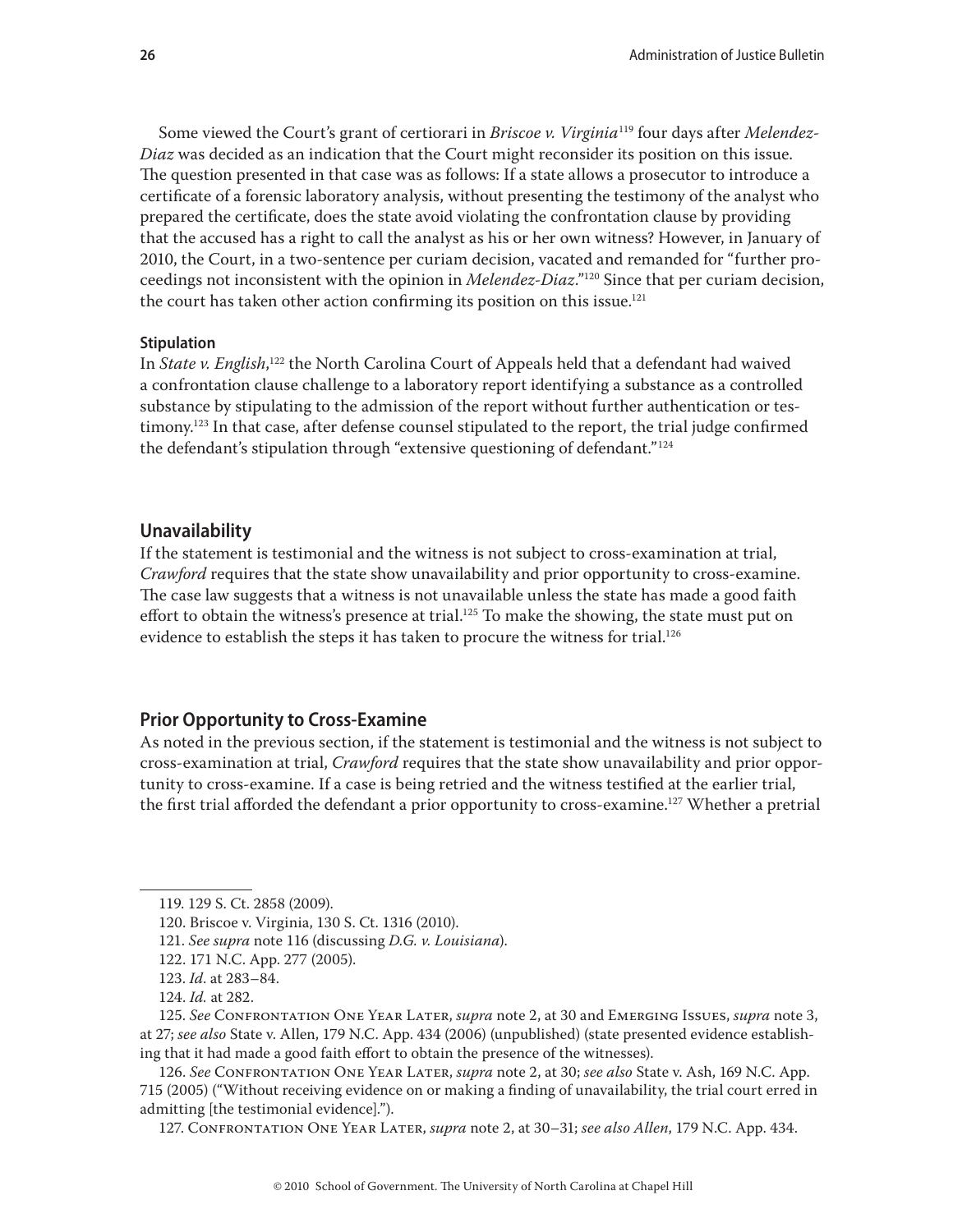<span id="page-26-0"></span>deposition constitutes a prior opportunity to cross-examine for purposes of the confrontation clause is an open issue.<sup>128</sup>

## **Retroactivity**

Whenever the United States Supreme Court decides a case, its decision applies to all future cases and to those pending and not yet decided on appeal.<sup>129</sup> Whether the decision applies to cases that became final before the new decision was issued is a question of retroactivity.

## **Retroactivity of** *Crawford*

The United States Supreme Court has held that *Crawford* is not retroactive under the rule of *Teague v. Lane*. 130 Later, in *Danforth v. Minnesota*, 131 the Court held that the federal standard for retroactivity does not constrain the authority of state courts to give broader effect to new rules of criminal procedure than is required under the *Teague* test. Relying on *Danforth*, some defense lawyers have argued that North Carolina judges are now free to disregard *Teague* and apply a more permissive retroactivity standard to new federal rules of criminal procedure*—*such as *Crawford—*in state court motion for appropriate relief proceedings*.* As discussed in Retroactivity Blog Post, *supra* note 3, that argument is not on solid ground in light of the North Carolina Supreme Court's decision in *State v. Zuniga*. 132

#### **Retroactivity of** *Melendez-Diaz*

As noted above, *Melendez-Diaz* held that forensic laboratory reports are testimonial and thus subject to *Crawford.* Some have argued that *Melendez-Diaz* is not a new rule but, rather, was mandated by *Crawford*. If that is correct, *Melendez-Diaz* would apply retroactively at least back to the date *Crawford* was decided, March 8, 2004.133 For more detail on this issue, see Retroactivity of *Melendez-Diaz*, *supra* note 3. For a discussion of the related issue of whether North Carolina might hold *Melendez-Diaz* to be retroactive in state motion for appropriate relief proceedings under *Danforth*, see Retroactivity Blog Post, *supra* note 3 (suggesting that North Carolina courts are bound by prior case law to apply the *Teague* test to retroactivity analysis in state motion for appropriate relief proceedings).

<sup>128.</sup> For a discussion of this issue, see CONFRONTATION ONE YEAR LATER, *supra* note 2, at 31 and Emerging Issues, *supra* note 3, at 9–10.

<sup>129.</sup> See generally Jessica Smith, *Retroactivity of Judge-Made Rules*, ADMIN. OF JUSTICE BULLETIN No. 2004/10 (2004), available at http://shopping.netsuite.com/s.nl?c=433425&sc=7&category=107& search=retroactivity); *see also* State v. Morgan, 359 N.C. 131 (2004) (applying *Crawford* to a case that was pending on appeal when *Crawford* was decided); State v. Champion, 171 N.C. App. 716 (2005) (same).

<sup>130. 489</sup> U.S. 288 (1989). *See* Whorton v. Bockting, 549 U.S. 406 (2007) (*Crawford* was a new procedural rule but not a watershed rule of criminal procedure).

<sup>131. 552</sup> U.S. 264 (2008).

<sup>132. 336</sup> N.C. 508 (1994) (adopting the *Teague* test for determining whether new federal rules apply retroactively in state court motion for appropriate relief proceedings).

<sup>133.</sup> *See Whorton*, 549 U.S. at 416 (old rules apply retroactively).